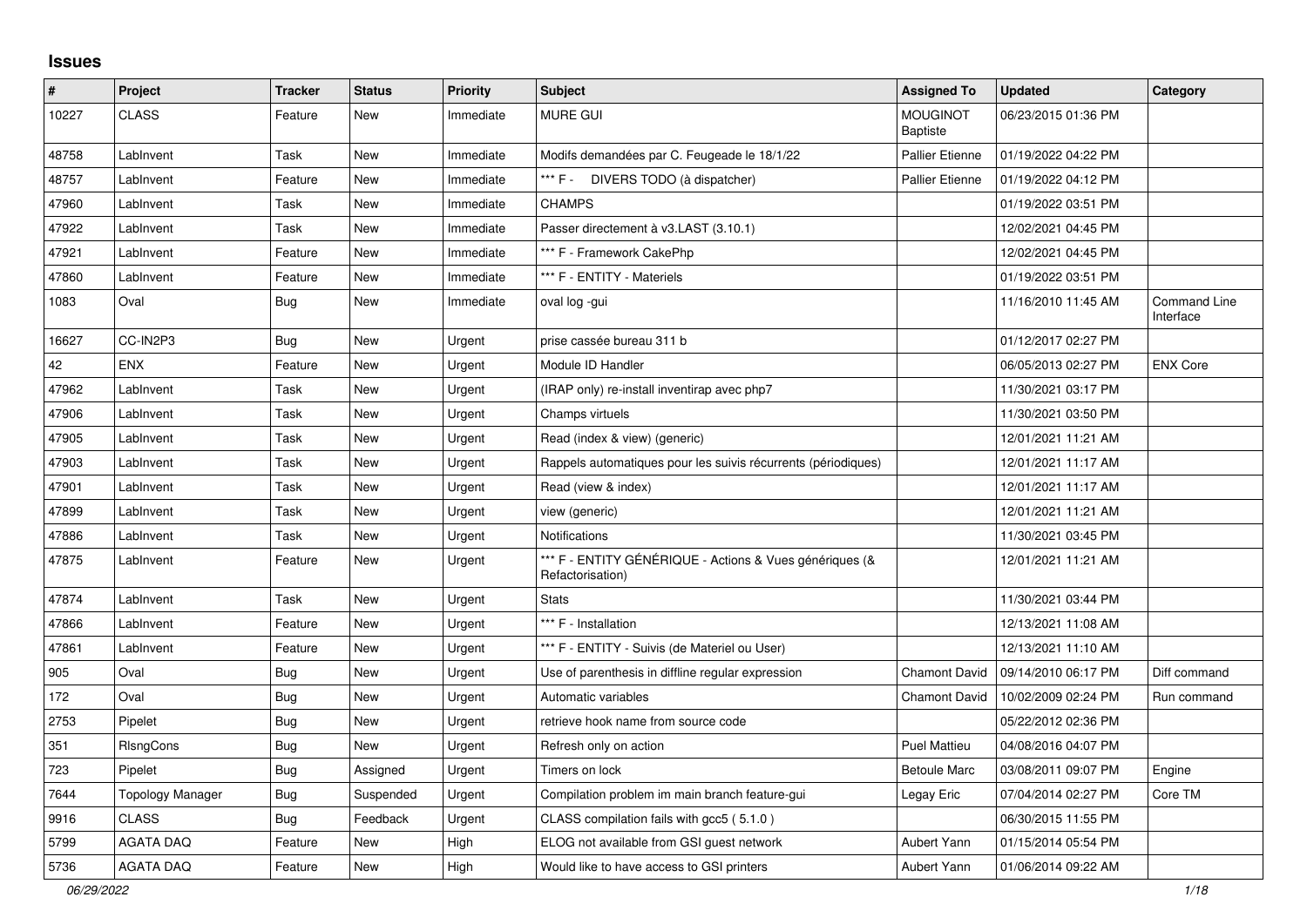| $\sharp$ | Project          | <b>Tracker</b> | <b>Status</b> | <b>Priority</b> | <b>Subject</b>                                                           | <b>Assigned To</b>        | <b>Updated</b>      | Category      |
|----------|------------------|----------------|---------------|-----------------|--------------------------------------------------------------------------|---------------------------|---------------------|---------------|
| 5684     | <b>AGATA DAQ</b> | Support        | New           | High            | Hard drive of anode                                                      | Aubert Yann               | 01/06/2014 09:24 AM |               |
| 1299     | APCScheduler     | Feature        | New           | High            | Utilisation de python, numpy, scipy,                                     | Colley<br>Jean-Marc       | 02/10/2011 11:07 AM |               |
| 9883     | <b>CLASS</b>     | <b>Bug</b>     | <b>New</b>    | High            | Copy past from user manual                                               |                           | 05/18/2015 10:26 PM |               |
| 9790     | <b>CLASS</b>     | Feature        | New           | High            | neutron & y Spectrum calculation                                         |                           | 04/29/2015 12:15 PM |               |
| 7385     | <b>CLASS</b>     | Feature        | New           | High            | <b>GUI devellopment</b>                                                  | LENIAU<br>Baptiste        | 04/29/2015 12:15 PM |               |
| 7380     | <b>CLASS</b>     | Feature        | <b>New</b>    | High            | <b>ReactorFacility</b>                                                   | LENIAU<br><b>Baptiste</b> | 06/11/2014 11:06 AM |               |
| 660      | <b>ENX</b>       | Support        | <b>New</b>    | High            | Documentation                                                            | Legay Eric                | 05/27/2010 10:55 AM | Documentation |
| 36236    | IN2P3-Forge      | Support        | New           | High            | Synchronisation demandée pour un serveur Mercurial                       |                           | 04/13/2021 09:07 AM |               |
| 47952    | LabInvent        | Task           | <b>New</b>    | High            | Ecran d'accueil à restructurer                                           |                           | 11/30/2021 03:43 PM |               |
| 47947    | LabInvent        | Task           | <b>New</b>    | High            | docker only                                                              |                           | 12/13/2021 11:07 AM |               |
| 47942    | LabInvent        | Task           | <b>New</b>    | High            | index (generic)                                                          |                           | 11/30/2021 03:48 PM |               |
| 47937    | LabInvent        | Task           | <b>New</b>    | High            | Read (index & view) (generic ?)                                          |                           | 11/30/2021 03:48 PM |               |
| 47936    | LabInvent        | Task           | <b>New</b>    | High            | 3-4 - TBO & ARCHIVED                                                     |                           | 11/30/2021 03:43 PM |               |
| 47934    | LabInvent        | Task           | <b>New</b>    | High            | LIFECYCLE (Status) : CREATED => (TBO) => VALIDATED =><br>TBA => ARCHIVED |                           | 11/30/2021 03:43 PM |               |
| 47927    | LabInvent        | Task           | <b>New</b>    | High            | A gérer via fichier conf YAML                                            |                           | 11/30/2021 03:47 PM |               |
| 47926    | LabInvent        | Task           | New           | High            | Instance DEMO docker - à installer sur hyp2 puis sur VM<br>pweb3         |                           | 12/13/2021 11:07 AM |               |
| 47914    | LabInvent        | Task           | <b>New</b>    | High            | index (generic)                                                          |                           | 11/30/2021 03:50 PM |               |
| 47912    | LabInvent        | Task           | <b>New</b>    | High            | (VUE) Elements et Helper                                                 |                           | 11/30/2021 03:51 PM |               |
| 47897    | LabInvent        | Task           | <b>New</b>    | High            | *** F - Stats (Users)                                                    |                           | 11/30/2021 03:48 PM |               |
| 47890    | LabInvent        | Task           | <b>New</b>    | High            | Commander (demande achat)                                                |                           | 01/19/2022 03:48 PM |               |
| 47884    | LabInvent        | Task           | <b>New</b>    | High            | partitionnement par Site (besoin IP2I/LMA)                               |                           | 11/30/2021 03:43 PM |               |
| 47882    | LabInvent        | Task           | <b>New</b>    | High            | Delete - delete                                                          |                           | 11/30/2021 03:42 PM |               |
| 47881    | LabInvent        | Task           | <b>New</b>    | High            | Read - view                                                              |                           | 11/30/2021 03:42 PM |               |
| 47879    | LabInvent        | Task           | <b>New</b>    | High            | Create/Update - add_edit                                                 |                           | 11/30/2021 03:42 PM |               |
| 47878    | LabInvent        | Task           | New           | High            | Autres                                                                   |                           | 11/30/2021 03:44 PM |               |
| 47877    | LabInvent        | Task           | New           | High            | find (search)                                                            |                           | 11/30/2021 03:43 PM |               |
| 47876    | LabInvent        | Task           | New           | High            | CRUD                                                                     |                           | 11/30/2021 03:42 PM |               |
| 47872    | LabInvent        | Task           | New           | High            | Actions & Vues                                                           |                           | 11/30/2021 03:42 PM |               |
| 47867    | LabInvent        | Task           | New           | High            | *** F - Autorisations (Users)                                            |                           | 11/30/2021 03:47 PM |               |
| 47863    | LabInvent        | Feature        | New           | High            | *** F - ENTITY - Users                                                   |                           | 11/30/2021 03:43 PM |               |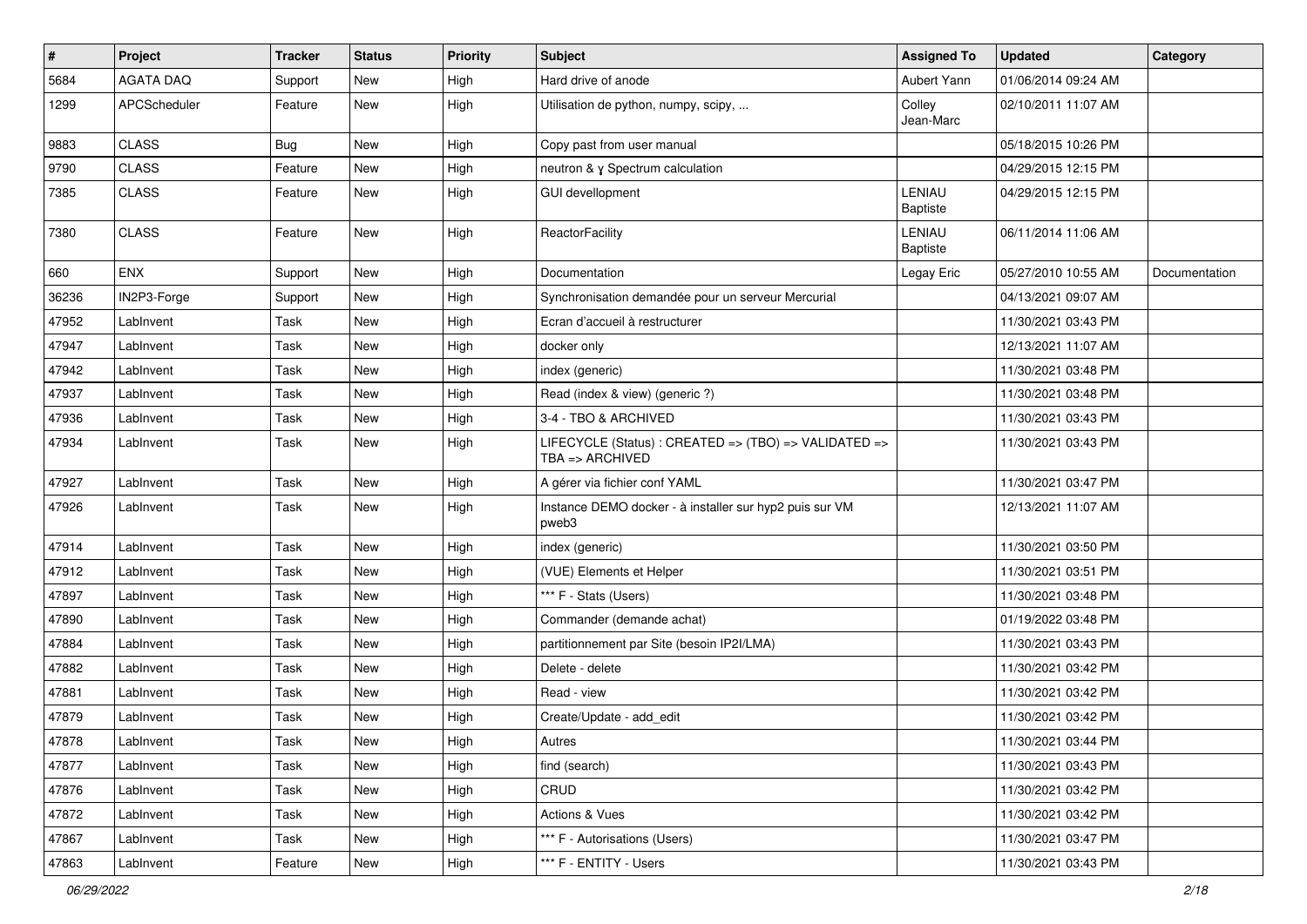| #     | Project                           | <b>Tracker</b> | <b>Status</b> | Priority | <b>Subject</b>                                                                                 | <b>Assigned To</b>     | <b>Updated</b>      | Category     |
|-------|-----------------------------------|----------------|---------------|----------|------------------------------------------------------------------------------------------------|------------------------|---------------------|--------------|
| 41294 | Lavoisier                         | Feature        | New           | High     | add support for attribute @null in namespace<br>http://software.in2p3.fr/lavoisier/tables.xsd  | Reynaud<br>Sylvain     | 09/25/2020 03:38 PM | Engine       |
| 37910 | Lavoisier                         | Feature        | <b>New</b>    | High     | do not log AdaptorException when they are already sent to the<br>user                          |                        | 07/25/2019 09:41 AM |              |
| 9606  | Lavoisier                         | Feature        | New           | High     | add attribute @encoding to element <connector></connector>                                     |                        | 03/31/2015 06:29 PM | Engine       |
| 9496  | Lavoisier                         | Feature        | New           | High     | upgrade to more recent version of JSW                                                          |                        | 03/18/2015 06:34 PM | <b>Build</b> |
| 9086  | Lavoisier                         | Feature        | <b>New</b>    | High     | enable refreshing all notifiable caches with one single click                                  |                        | 02/09/2015 12:37 PM | Console      |
| 7461  | Lavoisier                         | Feature        | New           | High     | add XPath function url()                                                                       |                        | 02/17/2015 01:04 PM | Engine       |
| 7460  | Lavoisier                         | Feature        | New           | High     | support HTTP proxy                                                                             |                        | 02/17/2015 01:04 PM |              |
| 8099  | LC2                               | Feature        | <b>New</b>    | High     | Add business rule forbidding empty CRT-DSP configuration (at<br>least 1 manu per CRT DSP)      | Lafage Vincent         | 10/27/2014 07:00 PM |              |
| 11452 | LSTCam low-level data<br>analysis | Task           | <b>New</b>    | High     | Definition of LST mini-camera tests                                                            | Nakajima<br>Daisuke    | 05/31/2018 04:54 PM |              |
| 174   | Oval                              | Feature        | New           | High     | oval run -o                                                                                    | <b>Chamont David</b>   | 10/02/2009 02:47 PM | Run command  |
| 30    | Oval                              | Feature        | New           | High     | Use environments as targets to the step commands                                               | <b>Chamont David</b>   | 02/16/2009 07:12 PM | Run command  |
| 10314 | <b>PEM</b>                        | Bug            | New           | High     | Environment compliant with CLI                                                                 |                        | 07/07/2015 09:57 AM |              |
| 4068  | Pipelet                           | <b>Bug</b>     | <b>New</b>    | High     | Tagging works randomly with konqueror                                                          |                        | 03/07/2013 10:39 AM | Web          |
| 1178  | Pipelet                           | Task           | New           | High     | writing mysql and postgre backends                                                             |                        | 02/13/2013 10:49 AM |              |
| 49150 | <b>PyROS</b>                      | Task           | New           | High     | Ajout du script PYROS wrapper sur pyros.py pour gérer<br>proprement tous les contextes d'appel | <b>Pallier Etienne</b> | 01/31/2022 11:36 AM | Evolution    |
| 49149 | PyROS                             | Task           | <b>New</b>    | High     | SCRIPT RUN (PYROS/pyros.py) (uniquement pour la partie<br>execution)                           |                        | 05/24/2022 02:55 PM |              |
| 48278 | PyROS                             | Task           | New           | High     | AGENT général (dont dépendent tous les agents et<br>AgentDevices)                              |                        | 06/29/2022 07:37 AM |              |
| 48271 | PyROS                             | Task           | New           | High     | CLASSIC installation (with venv)                                                               |                        | 03/16/2022 07:27 AM |              |
| 47388 | PyROS                             | Task           | <b>New</b>    | High     | (F14) ENTITIES - definition & implementation - CONFIG FILES                                    |                        | 01/29/2022 01:25 AM |              |
| 45485 | <b>PyROS</b>                      | Feature        | New           | High     | **** D0 - GENERAL, ADMINISTRATIVE & TECHNICAL                                                  |                        | 03/16/2022 04:53 PM |              |
| 45483 | <b>PyROS</b>                      | Feature        | New           | High     | **** D4 - Images production (L0)                                                               |                        | 03/16/2022 07:28 AM |              |
| 45482 | PyROS                             | Feature        | New           | High     | **** D3 - Sequences submission & plannig                                                       |                        | 02/22/2022 03:01 PM |              |
| 45480 | <b>PyROS</b>                      | Feature        | New           | High     | **** D1 - System Security & Control                                                            |                        | 06/29/2022 07:39 AM |              |
| 45043 | PyROS                             | Task           | <b>New</b>    | High     | Démo IRAP (install classique ?) + retrouver ancienne utilisation<br>de PlcConfig               | <b>Pallier Etienne</b> | 12/14/2021 12:00 PM |              |
| 45040 | PyROS                             | Task           | New           | High     | NEW Agent v2 basé sur new config yaml (base pour F09)                                          | <b>Pallier Etienne</b> | 01/29/2022 01:04 AM |              |
| 45018 | <b>PyROS</b>                      | Task           | New           | High     | Définir config pour TNC (4 channels Cam)                                                       | Klotz Alain            | 10/12/2021 08:52 AM |              |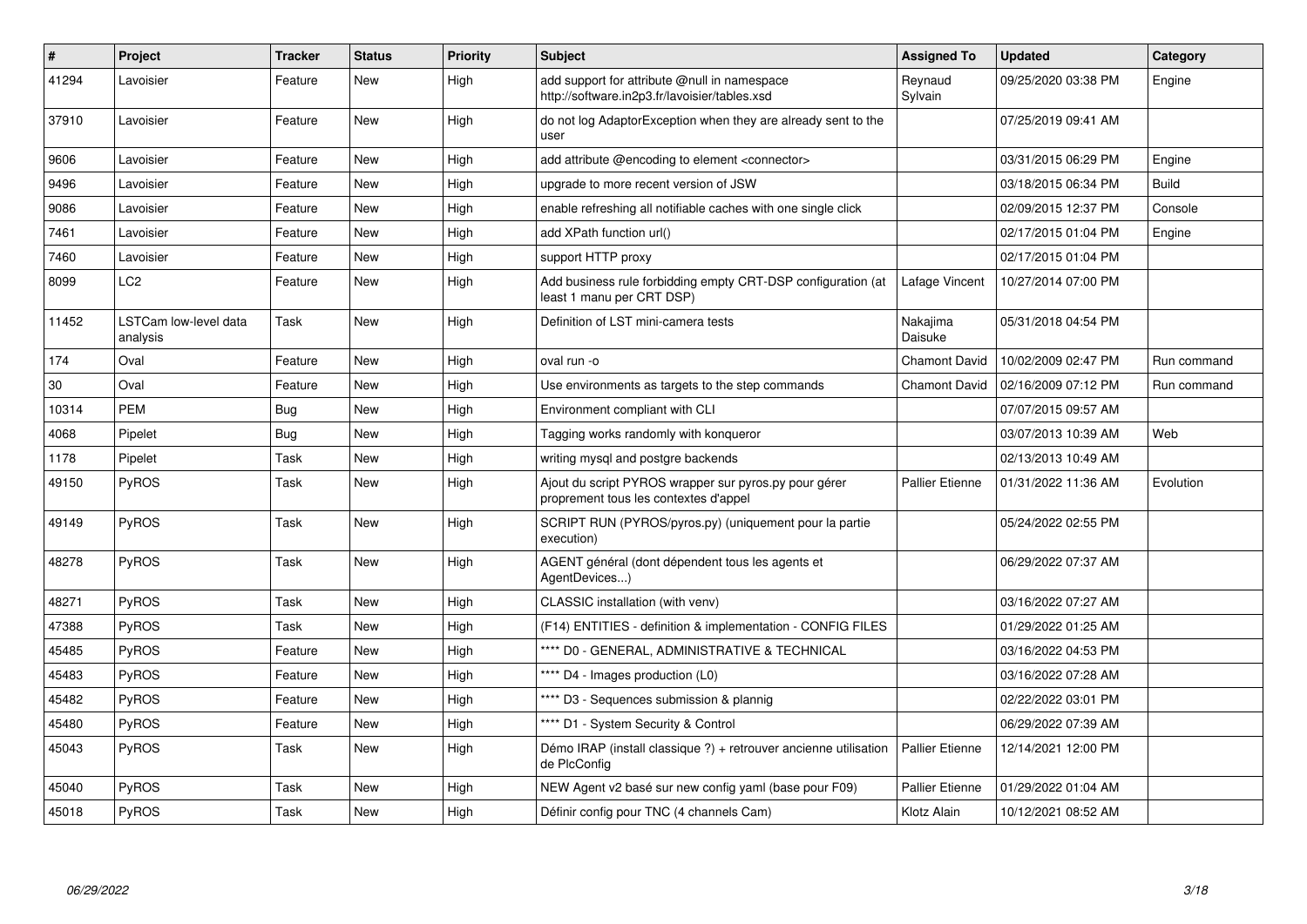| #     | Project                 | <b>Tracker</b> | <b>Status</b> | <b>Priority</b> | <b>Subject</b>                                                                                                                                       | <b>Assigned To</b>        | <b>Updated</b>      | Category  |
|-------|-------------------------|----------------|---------------|-----------------|------------------------------------------------------------------------------------------------------------------------------------------------------|---------------------------|---------------------|-----------|
| 45004 | PyROS                   | Task           | New           | High            | MAIN CONFIG FILE - Décrire dans un fichier texte la<br>configuration complète d'une UNIT (monture) et tous ses<br>composants et instruments associés |                           | 01/29/2022 01:25 AM |           |
| 45000 | PyROS                   | Task           | <b>New</b>    | High            | Generic commands grammar description & management                                                                                                    |                           | 05/06/2021 05:05 PM |           |
| 44867 | PyROS                   | Task           | New           | High            | Mettre les TASKS dans la version v0.1 prévue pour juin, dans<br>doc-specs et dans redmine (puis planifier aussi les autres<br>versions futures)      | Pallier Etienne           | 05/06/2021 06:19 PM |           |
| 44658 | PyROS                   | Feature        | New           | High            | *** SF15 - SST - START&STOP - System Startup (launch),<br>monitoring, and Shutdown                                                                   |                           | 06/28/2022 10:06 PM |           |
| 44389 | PyROS                   | Task           | New           | High            | (GF1) PROJECT MANAGEMENT (REDMINE FORGE) :<br>Features, tasks, gantt, kanban                                                                         |                           | 03/04/2022 11:56 AM |           |
| 44388 | PyROS                   | Task           | <b>New</b>    | High            | (GF2) SOURCE CODE MANAGEMENT (GITLAB)                                                                                                                |                           | 02/02/2022 12:28 PM | Evolution |
| 44362 | PyROS                   | Task           | <b>New</b>    | High            | Lier commits à tasks (commit auto close tasks)                                                                                                       | <b>Pallier Etienne</b>    | 03/29/2021 03:49 PM |           |
| 44329 | PyROS                   | Task           | New           | High            | Migration gitlab sur IN2P3                                                                                                                           |                           | 12/14/2021 12:08 PM |           |
| 44172 | PyROS                   | Feature        | <b>New</b>    | High            | *** SF14 - OCF - Observatory Unit & Site Configuration                                                                                               |                           | 01/29/2022 01:24 AM |           |
| 44168 | PyROS                   | Task           | New           | High            | (GF2) INSTALL & DEPLOY                                                                                                                               |                           | 03/16/2022 07:27 AM |           |
| 44166 | PyROS                   | Task           | <b>New</b>    | High            | (GF1) DOCUMENTATION                                                                                                                                  |                           | 03/04/2022 11:57 AM |           |
| 44162 | PyROS                   | Feature        | <b>New</b>    | High            | *** SF08 - EXE (SOX) - Observation Sequence (SO) eXecution                                                                                           |                           | 03/15/2022 04:46 PM |           |
| 44161 | PyROS                   | Feature        | New           | High            | *** SF04 - SPV - System Coordination & Supervision :<br>Majordome (Conducting) (head)                                                                |                           | 06/29/2022 07:39 AM |           |
| 44151 | PyROS                   | Feature        | New           | High            | *** GF1 - PROJ - Project management, documentation,<br>formation des utilisateurs, interfaces, plan de justification de la<br>définition             |                           | 01/31/2022 11:32 AM |           |
| 44148 | PyROS                   | Feature        | New           | High            | *** GF2 - INST - Config, Install, udpate, deploy (IRAP, CNES,<br>TAROT)                                                                              |                           | 03/16/2022 07:27 AM |           |
| 432   | Smurf                   | <b>Bug</b>     | <b>New</b>    | High            | creation de fichiers vides                                                                                                                           |                           | 04/23/2021 11:44 AM |           |
| 8995  | SphereLib               | <b>Bug</b>     | New           | High            | python2.7-config                                                                                                                                     |                           | 01/28/2015 04:21 PM |           |
| 7736  | <b>Topology Manager</b> | <b>Bug</b>     | New           | High            | Generate electronic config files without GTS                                                                                                         | Legay Eric                | 09/22/2014 05:12 PM | GUI       |
| 7587  | <b>Topology Manager</b> | <b>Bug</b>     | <b>New</b>    | High            | Replace an item                                                                                                                                      |                           | 06/30/2014 05:42 PM |           |
| 714   | TReqS                   | <b>Bug</b>     | New           | High            | Annuler un staging en cours                                                                                                                          |                           | 03/24/2015 04:34 PM |           |
| 423   | TReqS                   | Feature        | New           | High            | Écrire une toolbox pour administration                                                                                                               |                           | 03/24/2015 04:40 PM |           |
| 388   | TReqS                   | Feature        | New           | High            | Possibilités d'interactions avec le serveur TReqS                                                                                                    |                           | 03/24/2015 04:06 PM |           |
| 3154  | C3F2                    | <b>Bug</b>     | Assigned      | High            | Uniformisation of range and color                                                                                                                    | Lafage Vincent            | 03/25/2016 01:06 AM |           |
| 1156  | LC <sub>2</sub>         | Feature        | Assigned      | High            | query Marc Status generation & validation options                                                                                                    | Lafage Vincent            | 12/07/2010 04:54 PM |           |
| 5725  | <b>Topology Manager</b> | Feature        | Assigned      | High            | propagation of OFF status to the GTS tree                                                                                                            | Ralet Damian              | 01/10/2014 05:25 PM |           |
| 44518 | IN2P3-Forge             | Bug            | In progress   | High            | find-user dialog much slower since migration                                                                                                         | <b>ROUET</b><br>Jean-René | 05/05/2021 02:28 PM |           |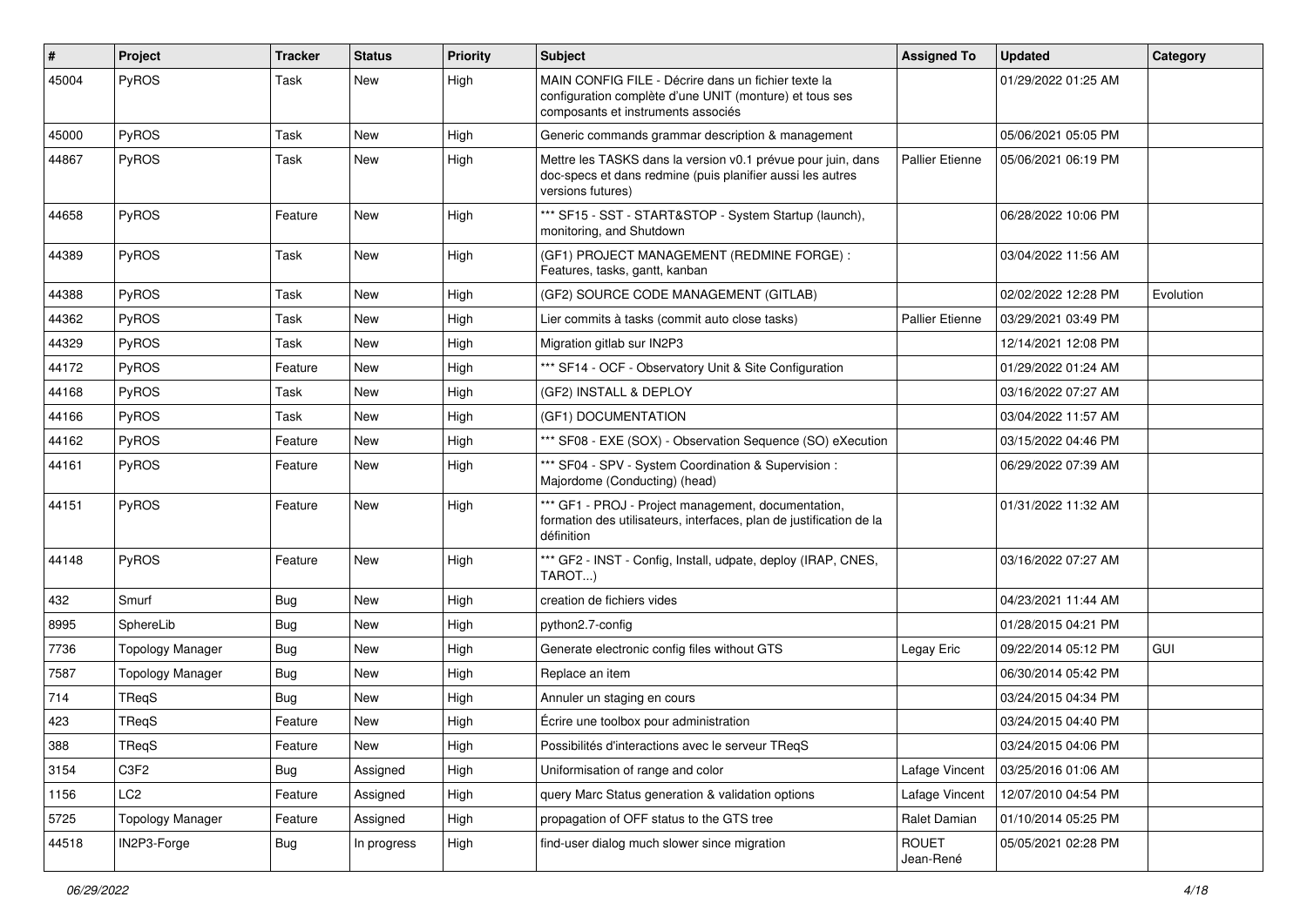| $\vert$ # | Project          | <b>Tracker</b> | <b>Status</b> | <b>Priority</b> | <b>Subject</b>                                                                                                      | <b>Assigned To</b>                 | <b>Updated</b>      | Category                |
|-----------|------------------|----------------|---------------|-----------------|---------------------------------------------------------------------------------------------------------------------|------------------------------------|---------------------|-------------------------|
| 45017     | PyROS            | Task           | In progress   | High            | Définir config pour GUITALENS (observatoire avec plusieurs<br>UNIT)                                                 | Klotz Alain                        | 10/12/2021 08:52 AM |                         |
| 44866     | PyROS            | Task           | In progress   | High            | Associer chaque FEATURE à 1(N) CLASSE/AGENT pyros<br>(implémentation)                                               | <b>Pallier Etienne</b>             | 07/16/2021 09:13 AM |                         |
| 44363     | PyROS            | Task           | In progress   | High            | ODJ & CR Réunions                                                                                                   | <b>Pallier Etienne</b>             | 05/06/2021 06:18 PM |                         |
| 44361     | PyROS            | Task           | In progress   | High            | Mettre à jour gitlab in2p3 et changer le remote de nous tous<br>(remplace irap)                                     | <b>Pallier Etienne</b>             | 05/06/2021 03:37 PM |                         |
| 44354     | PyROS            | Task           | In progress   | High            | Installer, tester, faire fonctionner, et comprendre ce protocole<br>sur linux                                       | Klotz Alain                        | 05/06/2021 02:47 PM |                         |
| 44344     | PyROS            | Task           | In progress   | High            | Définir un style de codage (source et test)                                                                         | <b>Pallier Etienne</b>             | 05/06/2021 03:38 PM |                         |
| 44343     | PyROS            | Task           | In progress   | High            | DOC TECHNIQUE (API) - Mettre en place une doc technique<br>générée automatiquement à partir du code source (Sphinx) | <b>Pallier Etienne</b>             | 03/04/2022 11:57 AM |                         |
| 44338     | <b>PyROS</b>     | Task           | In progress   | High            | Installation docker au CNES (sur VM)                                                                                | Koralewski<br>Alexis               | 12/14/2021 11:39 AM |                         |
| 44334     | PyROS            | Task           | In progress   | High            | (F08) Intégration protocole INDI                                                                                    |                                    | 05/06/2021 05:05 PM |                         |
| 44170     | PyROS            | Task           | In progress   | High            | <b>DOCKER</b> installation                                                                                          | Koralewski<br>Alexis               | 06/28/2022 10:11 PM |                         |
| 7035      | <b>AGATA DAQ</b> | Task           | Feedback      | High            | Get end of run magic script                                                                                         | Dosme Nicolas                      | 05/06/2014 02:07 PM |                         |
| 113       | <b>ENX</b>       | <b>Bug</b>     | Feedback      | High            | remove reference to T_Result constants                                                                              | Legay Eric                         | 05/16/2011 01:26 PM | <b>Driver Generator</b> |
| 7706      | <b>AGATA</b>     | <b>Bug</b>     | <b>New</b>    | Normal          | update IRC services                                                                                                 | Legay Eric                         | 07/10/2014 12:35 PM |                         |
| 7655      | <b>AGATA DAQ</b> | <b>Bug</b>     | <b>New</b>    | Normal          | E-log                                                                                                               |                                    | 07/08/2014 09:46 AM |                         |
| 5838      | <b>AGATA DAQ</b> | Support        | <b>New</b>    | Normal          | /agatadisks                                                                                                         | Aubert Yann                        | 01/17/2014 06:07 PM |                         |
| 5765      | <b>AGATA DAQ</b> | Bug            | <b>New</b>    | Normal          | Anode01                                                                                                             |                                    | 01/08/2014 02:44 PM |                         |
| 3039      | APCScheduler     | Feature        | New           | Normal          | création de tarball sans exécutable                                                                                 |                                    | 07/31/2012 06:11 PM |                         |
| 44732     | Atrium - IPNO    | Story          | New           | Normal          | Fermeture du projet ?                                                                                               | Poux Veronique                     | 04/21/2021 07:56 AM |                         |
| 13262     | C3F2             | <b>Bug</b>     | New           | Normal          | improve management of Lomon parameters to explain non<br>convergence                                                |                                    | 05/02/2016 10:04 AM |                         |
| 16628     | CC-IN2P3         | Support        | New           | Normal          | Sèche cheveux dans le vestiaire                                                                                     |                                    | 01/12/2017 02:37 PM |                         |
| 13226     | <b>CLASS</b>     | <b>Bug</b>     | New           | Normal          | Typo in prompt                                                                                                      | <b>LENIAU</b><br><b>Baptiste</b>   | 04/28/2016 01:44 AM |                         |
| 11522     | <b>CLASS</b>     | Task           | <b>New</b>    | Normal          | Separate the separation plant from the fabrication plant                                                            |                                    | 12/16/2015 10:22 AM |                         |
| 11059     | <b>CLASS</b>     | <b>Bug</b>     | <b>New</b>    | Normal          | Bad packaging of 4.1.0.tar.gaz                                                                                      |                                    | 10/09/2015 06:31 AM |                         |
| 10871     | <b>CLASS</b>     | Feature        | <b>New</b>    | Normal          | <b>Nominal Power</b>                                                                                                |                                    | 09/10/2015 05:27 PM |                         |
| 10786     | <b>CLASS</b>     | Bug            | New           | Normal          | CLASS Stopped by a "KILL" signal                                                                                    |                                    | 08/31/2015 07:00 PM |                         |
| 10255     | <b>CLASS</b>     | Feature        | <b>New</b>    | Normal          | Take into account Load Factor Evolution                                                                             | <b>MOUGINOT</b><br><b>Baptiste</b> | 06/26/2015 11:33 AM |                         |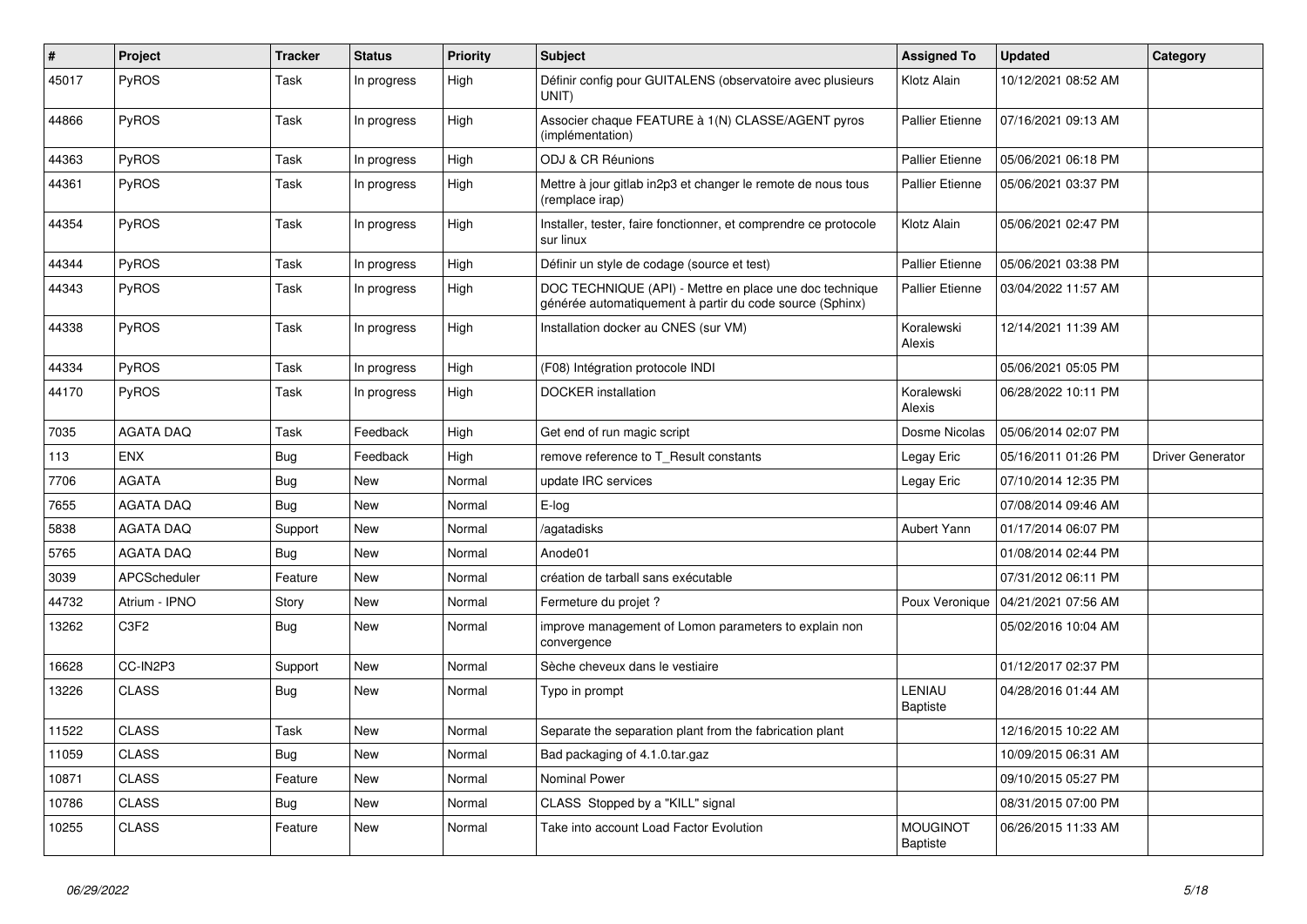| #     | Project      | <b>Tracker</b> | <b>Status</b> | <b>Priority</b> | Subject                                                | <b>Assigned To</b>                 | <b>Updated</b>      | Category        |
|-------|--------------|----------------|---------------|-----------------|--------------------------------------------------------|------------------------------------|---------------------|-----------------|
| 10065 | <b>CLASS</b> | Support        | New           | Normal          | Multi-Threading in CLASS                               |                                    | 06/05/2015 11:30 AM |                 |
| 9789  | <b>CLASS</b> | Feature        | New           | Normal          | Multi Stream in EQM                                    |                                    | 04/29/2015 12:12 PM |                 |
| 9788  | <b>CLASS</b> | Feature        | New           | Normal          | Multi Stream in FabricationPlant                       |                                    | 04/29/2015 12:10 PM |                 |
| 9787  | <b>CLASS</b> | Feature        | New           | Normal          | Multi Stream in FabricationPlant/EQM                   |                                    | 04/29/2015 12:10 PM |                 |
| 7379  | <b>CLASS</b> | Feature        | New           | Normal          | FrontEnd                                               | <b>MOUGINOT</b><br><b>Baptiste</b> | 06/11/2014 11:05 AM |                 |
| 6748  | <b>CLASS</b> | Feature        | New           | Normal          | Charger un parc présimulé à partir du .root            |                                    | 04/03/2014 11:36 AM |                 |
| 6062  | <b>CLASS</b> | <b>Bug</b>     | New           | Normal          | FabricationPLant Parallelisation (in CLASS.cxx)        |                                    | 02/10/2014 11:59 AM |                 |
| 8669  | <b>DCOD</b>  | <b>Bug</b>     | New           | Normal          | error during compilation                               |                                    | 12/05/2014 06:19 PM |                 |
| 8668  | <b>DCOD</b>  | Feature        | <b>New</b>    | Normal          | filterdiff is missing                                  |                                    | 12/05/2014 06:17 PM |                 |
| 8667  | <b>DCOD</b>  | Feature        | New           | Normal          | uuid missing                                           |                                    | 12/05/2014 06:14 PM |                 |
| 12993 | <b>ENX</b>   | <b>Bug</b>     | New           | Normal          | init.enx                                               | Dosme Nicolas                      | 03/30/2016 02:37 PM | <b>ENX Core</b> |
| 8693  | ENX          | Feature        | <b>New</b>    | Normal          | sauver log_level                                       |                                    | 12/09/2014 03:54 PM | <b>ENX Core</b> |
| 5448  | ENX          | <b>Bug</b>     | New           | Normal          | configure enx                                          |                                    | 10/30/2013 10:31 AM | <b>ENX Core</b> |
| 659   | ENX          | Feature        | New           | Normal          | Gestion des arbres DOM                                 |                                    | 01/16/2013 11:33 AM | <b>ENX Core</b> |
| 5547  | G4IDS        | Task           | New           | Normal          | [Three Body Decay]                                     | Sotty<br>Christophe                | 11/22/2013 01:47 PM |                 |
| 5538  | G4IDS        | Task           | New           | Normal          | [Config 2009-2012] MiniBall Efficiency                 | Sotty<br>Christophe                | 11/20/2013 02:35 PM |                 |
| 5535  | G4IDS        | Task           | New           | Normal          | [Config 2009-2012] Beta-"gamma (induced)" coincidences | Sotty<br>Christophe                | 11/20/2013 02:39 PM |                 |
| 51461 | <b>GRAND</b> | Task           | New           | Normal          | WP 4.4: pipeline simulation                            |                                    | 06/24/2022 03:13 PM | soft simu       |
| 51444 | <b>GRAND</b> | Task           | New           | Normal          | WP 3.5: infra documentation                            |                                    | 06/24/2022 01:50 PM | infra soft      |
| 51442 | <b>GRAND</b> | Task           | New           | Normal          | WP 4.3: workflow and scheduler                         |                                    | 06/24/2022 03:03 PM | infra soft      |
| 49945 | <b>GRAND</b> | Task           | New           | Normal          | WP 11: improvement dating of events                    | voisin vincent                     | 03/22/2022 02:31 PM |                 |
| 49944 | <b>GRAND</b> | Task           | New           | Normal          | WP 10.3: data analysis                                 |                                    | 03/18/2022 04:45 PM |                 |
| 49943 | <b>GRAND</b> | Task           | New           | Normal          | WP 10.2: data taking                                   |                                    | 03/18/2022 04:45 PM |                 |
| 49942 | <b>GRAND</b> | Task           | New           | Normal          | WP 10.1: deployment                                    |                                    | 03/18/2022 04:45 PM |                 |
| 49941 | <b>GRAND</b> | Task           | New           | Normal          | WP 10: GP 300 setup                                    |                                    | 03/18/2022 04:45 PM |                 |
| 49940 | GRAND        | Task           | New           | Normal          | WP 9.5: data analysis                                  |                                    | 03/18/2022 03:35 PM |                 |
| 49939 | GRAND        | Task           | New           | Normal          | WP 9.4: data taking                                    |                                    | 06/23/2022 08:19 PM |                 |
| 49938 | <b>GRAND</b> | Task           | New           | Normal          | WP 9.3: deployment commissioning                       |                                    | 03/18/2022 03:27 PM |                 |
| 49937 | <b>GRAND</b> | Task           | New           | Normal          | WP 9.2: production detector adaptation                 |                                    | 03/18/2022 03:32 PM |                 |
| 49936 | GRAND        | Task           | New           | Normal          | WP 9.1: detector design adaptation                     |                                    | 03/21/2022 03:18 PM |                 |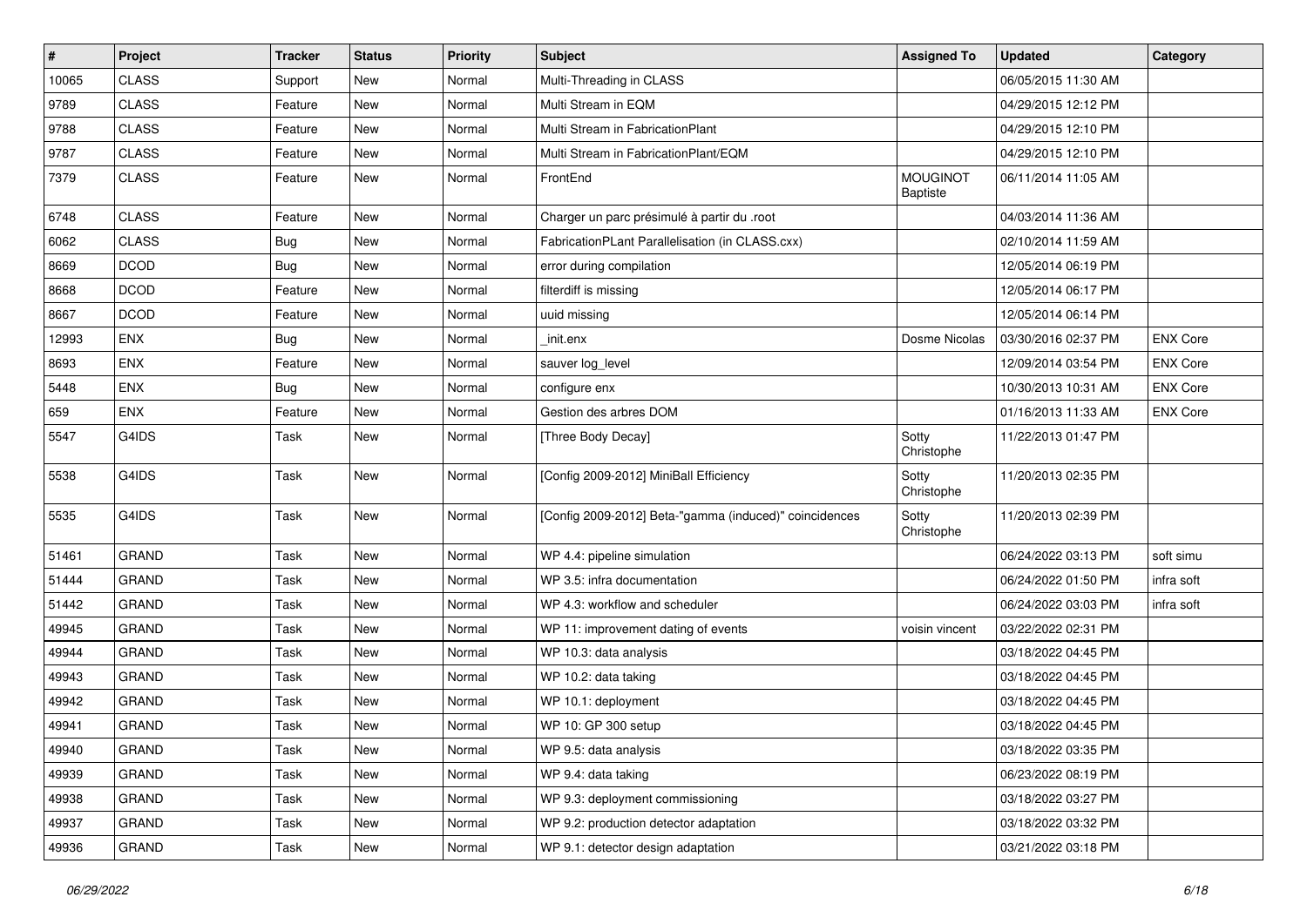| #     | Project      | <b>Tracker</b> | <b>Status</b> | <b>Priority</b> | <b>Subject</b>                                         | <b>Assigned To</b>   | <b>Updated</b>      | Category |
|-------|--------------|----------------|---------------|-----------------|--------------------------------------------------------|----------------------|---------------------|----------|
| 49935 | <b>GRAND</b> | Task           | <b>New</b>    | Normal          | WP 9: Nançay setup                                     |                      | 03/18/2022 12:20 AM |          |
| 49934 | <b>GRAND</b> | Task           | <b>New</b>    | Normal          | WP 8.3: trigger evaluation                             |                      | 03/21/2022 10:28 AM |          |
| 49933 | <b>GRAND</b> | Task           | <b>New</b>    | Normal          | WP 8.2: final reconstruction                           |                      | 03/18/2022 04:39 PM |          |
| 49932 | <b>GRAND</b> | Task           | <b>New</b>    | Normal          | WP 8.1: SLT info definition                            |                      | 03/18/2022 04:39 PM |          |
| 49931 | <b>GRAND</b> | Task           | <b>New</b>    | Normal          | WP 8: data reconstruction study                        |                      | 03/21/2022 10:28 AM |          |
| 49930 | <b>GRAND</b> | Task           | <b>New</b>    | Normal          | WP 7: second level trigger (SLT)                       |                      | 03/21/2022 10:28 AM |          |
| 49929 | <b>GRAND</b> | Task           | <b>New</b>    | Normal          | WP 6.4: frontend implementation                        |                      | 04/14/2022 02:24 PM |          |
| 49928 | <b>GRAND</b> | Task           | <b>New</b>    | Normal          | WP 6.3: testbench                                      |                      | 06/24/2022 12:58 PM |          |
| 49927 | <b>GRAND</b> | Task           | <b>New</b>    | Normal          | WP 6.2: analytical method                              |                      | 06/24/2022 12:41 PM |          |
| 49926 | <b>GRAND</b> | Task           | <b>New</b>    | Normal          | WP 6.1: neuronal network method                        |                      | 03/21/2022 01:40 PM |          |
| 49925 | <b>GRAND</b> | Task           | <b>New</b>    | Normal          | WP 6: first level trigger (FLT)                        |                      | 03/21/2022 10:28 AM |          |
| 49924 | <b>GRAND</b> | Task           | <b>New</b>    | Normal          | WP 5.2: noise event selection                          |                      | 03/18/2022 05:13 PM |          |
| 49923 | <b>GRAND</b> | Task           | <b>New</b>    | Normal          | WP 5.5: EAS selection                                  |                      | 03/18/2022 05:13 PM |          |
| 49922 | <b>GRAND</b> | Task           | <b>New</b>    | Normal          | WP 5.4: reconstruction                                 |                      | 03/18/2022 05:13 PM |          |
| 49921 | <b>GRAND</b> | Task           | <b>New</b>    | Normal          | WP 5.3: calibration                                    |                      | 03/18/2022 05:13 PM |          |
| 49919 | <b>GRAND</b> | Task           | <b>New</b>    | Normal          | WP 5.1: data taking                                    |                      | 03/18/2022 05:13 PM |          |
| 49918 | <b>GRAND</b> | Task           | <b>New</b>    | Normal          | WP 5: GP 13/100 experimental DB analysis               |                      | 03/18/2022 05:13 PM |          |
| 49917 | <b>GRAND</b> | Task           | <b>New</b>    | Normal          | WP 4.2: validation                                     |                      | 03/18/2022 03:08 PM |          |
| 49916 | <b>GRAND</b> | Task           | <b>New</b>    | Normal          | WP 4.1: production, storing & management               |                      | 03/18/2022 03:06 PM |          |
| 49915 | <b>GRAND</b> | Task           | <b>New</b>    | Normal          | WP 4: Creating GRAND simulation                        |                      | 03/18/2022 12:20 AM |          |
| 49914 | <b>GRAND</b> | Task           | <b>New</b>    | Normal          | WP 3.4: code distribution, software env.               |                      | 06/24/2022 01:41 PM |          |
| 49912 | <b>GRAND</b> | Task           | <b>New</b>    | Normal          | WP 3.3: manage software infra : CI, quality, DB engine |                      | 03/18/2022 03:03 PM |          |
| 49911 | <b>GRAND</b> | Task           | New           | Normal          | WP 3.2: calibration monotoring DB                      |                      | 03/18/2022 05:13 PM |          |
| 49910 | <b>GRAND</b> | Task           | <b>New</b>    | Normal          | WP 3.1: manage data event DB                           |                      | 06/24/2022 01:55 PM |          |
| 49909 | <b>GRAND</b> | Task           | New           | Normal          | WP 3: software infra and database                      |                      | 06/24/2022 01:48 PM |          |
| 49908 | <b>GRAND</b> | Task           | <b>New</b>    | Normal          | WP 1.3 : LPNHE WP coordination                         | Martineau<br>Olivier | 03/20/2022 05:35 PM |          |
| 49906 | <b>GRAND</b> | Task           | <b>New</b>    | Normal          | WP 1.1: finance                                        |                      | 03/18/2022 05:13 PM |          |
| 49905 | GRAND        | Task           | New           | Normal          | WP 1: GRAND management                                 |                      | 03/18/2022 05:13 PM |          |
| 49904 | GRAND        | Task           | New           | Normal          | WP 2.9: detector monotoring                            |                      | 03/18/2022 05:13 PM |          |
| 49903 | GRAND        | Task           | New           | Normal          | WP 2.8: detector calibration                           |                      | 03/18/2022 05:13 PM |          |
| 49902 | <b>GRAND</b> | Task           | New           | Normal          | WP 2.7: code quality and documentation                 | Colley<br>Jean-Marc  | 03/18/2022 05:13 PM |          |
| 49901 | GRAND        | Task           | New           | Normal          | WP 2.6: common tools                                   |                      | 03/18/2022 05:13 PM |          |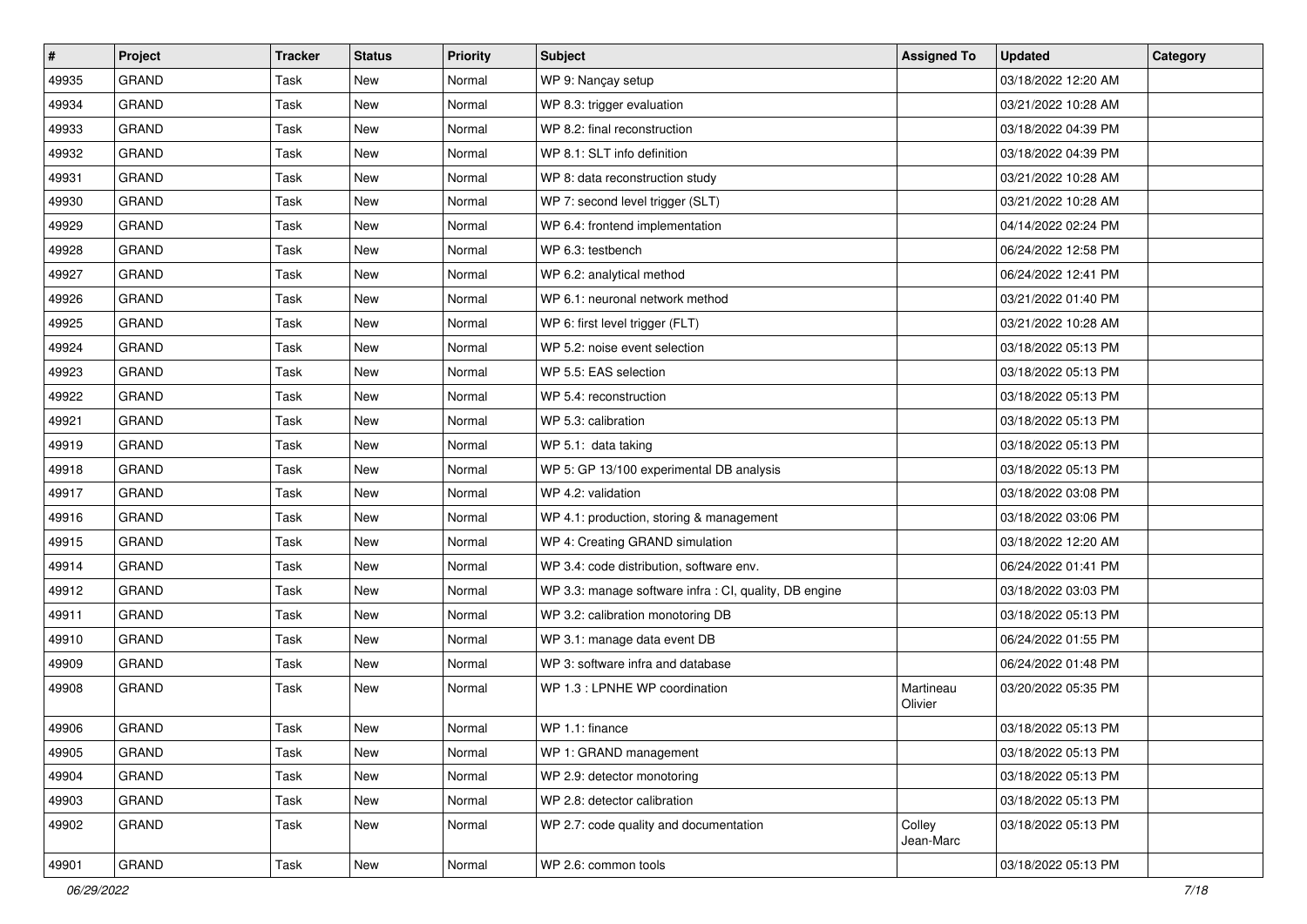| $\vert$ # | Project       | <b>Tracker</b> | <b>Status</b> | <b>Priority</b> | <b>Subject</b>                                                                                                 | <b>Assigned To</b> | <b>Updated</b>      | Category |
|-----------|---------------|----------------|---------------|-----------------|----------------------------------------------------------------------------------------------------------------|--------------------|---------------------|----------|
| 49900     | <b>GRAND</b>  | Task           | <b>New</b>    | Normal          | WP 2.5: reconstruction method                                                                                  |                    | 03/18/2022 02:57 PM |          |
| 49899     | <b>GRAND</b>  | Task           | <b>New</b>    | Normal          | WP 2.4: antenna network simulation                                                                             |                    | 06/24/2022 02:48 PM |          |
| 49898     | <b>GRAND</b>  | Task           | New           | Normal          | WP 2.3: unit detector modeling and coding                                                                      |                    | 06/24/2022 02:11 PM |          |
| 49897     | <b>GRAND</b>  | Task           | <b>New</b>    | Normal          | WP 2.2: input output format fie                                                                                |                    | 03/18/2022 12:22 AM |          |
| 49896     | <b>GRAND</b>  | Task           | <b>New</b>    | Normal          | WP 2.1: software architecture and optimization                                                                 |                    | 03/18/2022 05:13 PM |          |
| 49895     | <b>GRAND</b>  | Task           | <b>New</b>    | Normal          | WP 2: GRANDLIB modelization and software                                                                       |                    | 06/24/2022 02:48 PM |          |
| 9528      | <b>IGOSat</b> | Task           | <b>New</b>    | Normal          | phases projet                                                                                                  |                    | 03/24/2015 03:58 PM |          |
| 9527      | IGOSat        | Task           | <b>New</b>    | Normal          | (SAE / ODB) Réalisation de cartes électroniques pour le<br>satellite IGOSat                                    |                    | 03/24/2015 03:52 PM |          |
| 9526      | <b>IGOSat</b> | Task           | New           | Normal          | (SCI) Electronique d'acquisition de l'instrument Scintillateur                                                 |                    | 03/24/2015 03:50 PM |          |
| 9525      | <b>IGOSat</b> | Task           | <b>New</b>    | Normal          | (ODB / SCAO) Conception de la SCAO / Interfaçage avec<br>l'ODB                                                 |                    | 03/27/2015 10:11 AM |          |
| 9524      | <b>IGOSat</b> | Task           | <b>New</b>    | Normal          | (ODB) Logiciel de Vol                                                                                          |                    | 03/24/2015 03:41 PM |          |
| 9151      | <b>IGOSat</b> | Task           | <b>New</b>    | Normal          | (ODB) Code de simulation fonctionelle                                                                          |                    | 02/18/2015 05:13 PM |          |
| 9137      | <b>IGOSat</b> | Task           | <b>New</b>    | Normal          | (PRO) Phase C                                                                                                  |                    | 03/24/2015 03:58 PM |          |
| 9136      | <b>IGOSat</b> | Task           | New           | Normal          | (PRO) Phase B                                                                                                  |                    | 03/24/2015 03:58 PM |          |
| 35994     | IN2P3-Forge   | Support        | New           | Normal          | Synchronisation demandée pour un serveur Mercurial                                                             |                    | 01/11/2019 03:10 PM |          |
| 9491      | JEM-EUSO      | Support        | New           | Normal          | I need to access also to AWG Euso balloon documents                                                            |                    | 03/18/2015 03:36 PM |          |
| 48223     | LabInvent     | Task           | New           | Normal          | instance perso (docker)                                                                                        |                    | 12/13/2021 11:08 AM |          |
| 48222     | LabInvent     | Task           | <b>New</b>    | Normal          | (NEW func) Gérer Suivi d'un User                                                                               |                    | 12/13/2021 10:39 AM |          |
| 48005     | LabInvent     | Task           | New           | Normal          | <b>Bugfix toutes les Deprecated Errors</b>                                                                     |                    | 12/06/2021 02:37 PM |          |
| 47966     | LabInvent     | Task           | <b>New</b>    | Normal          | Ajouter test Commande (avec devis joint)                                                                       |                    | 11/30/2021 04:17 PM |          |
| 47959     | LabInvent     | Task           | <b>New</b>    | Normal          | *** F - ENTITY - Fournisseurs                                                                                  |                    | 11/30/2021 12:57 PM |          |
| 47958     | LabInvent     | Task           | <b>New</b>    | Normal          | delete (generic)                                                                                               |                    | 11/30/2021 12:47 PM |          |
| 47957     | LabInvent     | Feature        | New           | Normal          | *** F - ENTITY - Les GROUPES (de User ou Materiel) :<br>Thématique, Métier, Projet, Site (+ Pole ou Service ?) |                    | 12/13/2021 11:12 AM |          |
| 47954     | LabInvent     | Task           | New           | Normal          | 1 - CREATED                                                                                                    |                    | 11/30/2021 01:27 PM |          |
| 47953     | LabInvent     | Task           | <b>New</b>    | Normal          | 2a - TOBEORDERED (optionnel)                                                                                   |                    | 11/30/2021 01:27 PM |          |
| 47951     | LabInvent     | Feature        | New           | Normal          | *** F - Etiquettes & Imprimantes                                                                               |                    | 11/30/2021 01:42 PM |          |
| 47950     | LabInvent     | Task           | New           | Normal          | DB complète à mettre à jour                                                                                    |                    | 11/30/2021 12:26 PM |          |
| 47946     | LabInvent     | Task           | New           | Normal          | classic only                                                                                                   |                    | 12/03/2021 09:50 AM |          |
| 47945     | LabInvent     | Task           | New           | Normal          | ALL                                                                                                            |                    | 11/30/2021 12:23 PM |          |
| 47935     | LabInvent     | Task           | New           | Normal          | 2b - VALIDATED                                                                                                 |                    | 11/30/2021 01:27 PM |          |
| 47932     | LabInvent     | Feature        | New           | Normal          | *** F - DOC (documentation)                                                                                    |                    | 11/30/2021 01:10 PM |          |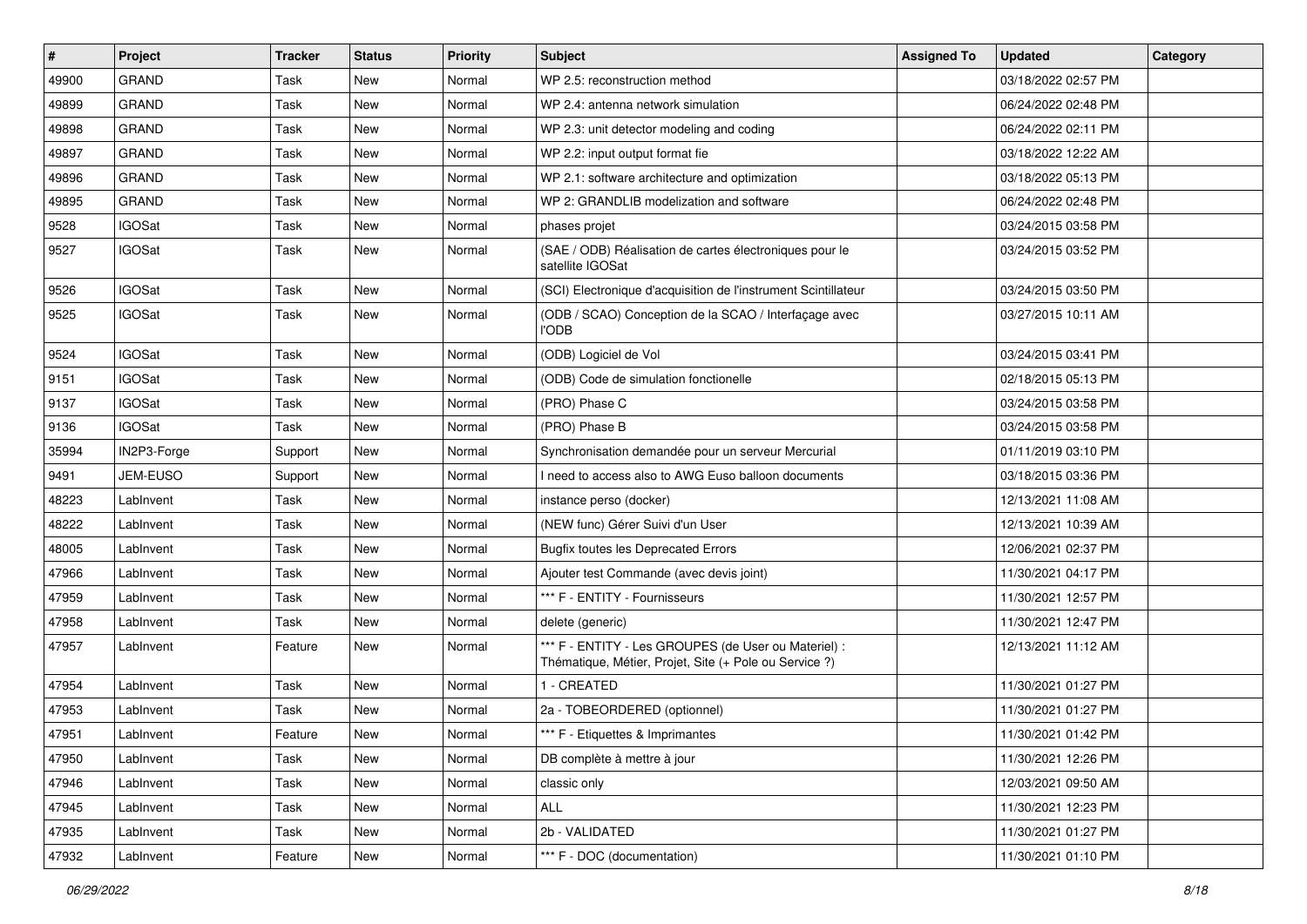| $\pmb{\#}$ | Project   | <b>Tracker</b> | <b>Status</b> | <b>Priority</b> | Subject                                                                                                                   | <b>Assigned To</b> | <b>Updated</b>      | Category                      |
|------------|-----------|----------------|---------------|-----------------|---------------------------------------------------------------------------------------------------------------------------|--------------------|---------------------|-------------------------------|
| 47930      | LabInvent | Task           | New           | Normal          | *** F - ENTITY - QrCode                                                                                                   |                    | 11/30/2021 01:26 PM |                               |
| 47925      | LabInvent | Task           | <b>New</b>    | Normal          | (après cakephp v4) Passer à Php 8                                                                                         |                    | 11/30/2021 11:48 AM |                               |
| 47924      | LabInvent | Task           | New           | Normal          | (après 3.9) Passer à v4                                                                                                   |                    | 11/30/2021 11:48 AM |                               |
| 47913      | LabInvent | Task           | <b>New</b>    | Normal          | ROLES (profils)                                                                                                           |                    | 11/30/2021 01:39 PM |                               |
| 47911      | LabInvent | Task           | New           | Normal          | Create/Update (add edit generic)                                                                                          |                    | 11/30/2021 11:04 AM |                               |
| 47907      | LabInvent | Task           | New           | Normal          | *** F - Config YAML (champs materiels) : champs obligatoires,<br>recommandés, ou readonly                                 |                    | 11/30/2021 01:25 PM |                               |
| 47895      | LabInvent | Feature        | <b>New</b>    | Normal          | *** F - ENTITY - Documents attachés (à Materiel ou Suivi)                                                                 |                    | 12/13/2021 11:09 AM |                               |
| 47893      | LabInvent | Task           | New           | Normal          | Views                                                                                                                     |                    | 11/30/2021 01:21 PM |                               |
| 47889      | LabInvent | Task           | <b>New</b>    | Normal          | Changer statut - setStatusTo*()                                                                                           |                    | 11/30/2021 01:19 PM |                               |
| 47885      | LabInvent | Task           | <b>New</b>    | Normal          | filtrage (voir formulaire index)                                                                                          |                    | 11/30/2021 01:30 PM |                               |
| 47883      | LabInvent | Task           | <b>New</b>    | Normal          | formulaire de recherche multi-critères                                                                                    |                    | 11/30/2021 01:30 PM |                               |
| 47880      | LabInvent | Task           | New           | Normal          | Read - index                                                                                                              |                    | 11/30/2021 01:16 PM |                               |
| 47873      | LabInvent | Task           | New           | Normal          | Model (Entity & Table)                                                                                                    |                    | 12/01/2021 09:37 AM |                               |
| 47871      | LabInvent | Task           | <b>New</b>    | Normal          | Autorisations                                                                                                             |                    | 11/30/2021 01:29 PM |                               |
| 47870      | LabInvent | Task           | <b>New</b>    | Normal          | Tests (Materiels)                                                                                                         |                    | 11/30/2021 03:38 PM |                               |
| 47869      | LabInvent | Feature        | New           | Normal          | *** F - Tests                                                                                                             |                    | 12/06/2021 02:28 PM |                               |
| 47868      | LabInvent | Task           | New           | Normal          | *** F - Super Entité (AppController, AppTable)                                                                            |                    | 11/30/2021 01:34 PM |                               |
| 47865      | LabInvent | Feature        | New           | Normal          | *** F - Configuration générale                                                                                            |                    | 12/13/2021 11:06 AM |                               |
| 47864      | LabInvent | Feature        | <b>New</b>    | Normal          | *** F - ENTITY - Autres                                                                                                   |                    | 11/30/2021 12:57 PM |                               |
| 47862      | LabInvent | Feature        | <b>New</b>    | Normal          | *** F - ENTITY - Prets (de Materiel)                                                                                      |                    | 12/13/2021 11:10 AM |                               |
| 37461      | Lavoisier | Feature        | New           | Normal          | add support for jdk 11                                                                                                    |                    | 04/25/2019 01:53 PM |                               |
| 35692      | Lavoisier | Bug            | New           | Normal          | namespace not removed for a given use-case                                                                                |                    | 11/27/2018 05:35 PM |                               |
| 34801      | Lavoisier | Feature        | <b>New</b>    | Normal          | add support for attribute @if in element view/variable                                                                    |                    | 07/31/2018 12:57 PM |                               |
| 33857      | Lavoisier | <b>Bug</b>     | <b>New</b>    | Normal          | post-processors namespace mapping must be defined in view                                                                 |                    | 06/18/2018 01:29 PM | Engine                        |
| 32928      | Lavoisier | Feature        | New           | Normal          | support enumeration in route properties                                                                                   |                    | 05/18/2018 02:23 PM | Service                       |
| 29154      | Lavoisier | <b>Bug</b>     | New           | Normal          | wrong context when mixing <element-create-as-parent> and<br/><element-create></element-create></element-create-as-parent> | Reynaud<br>Sylvain | 03/06/2018 11:09 AM | <b>XML Template</b><br>Engine |
| 27576      | Lavoisier | Feature        | New           | Normal          | add a parameter "priority" on WhenCreatedTrigger                                                                          |                    | 02/02/2018 03:18 PM | Engine                        |
| 27570      | Lavoisier | Feature        | New           | Normal          | Notified Trigger should bypass attribute @ignore-during                                                                   |                    | 02/02/2018 03:05 PM | Engine                        |
| 27459      | Lavoisier | <b>Bug</b>     | New           | Normal          | namespace disappear when root node is renamed                                                                             | Reynaud<br>Sylvain | 01/31/2018 02:44 PM | <b>XML Template</b><br>Engine |
| 26907      | Lavoisier | Feature        | New           | Normal          | implement XPath function format-number()                                                                                  |                    | 01/10/2018 03:18 PM | <b>XML Template</b><br>Engine |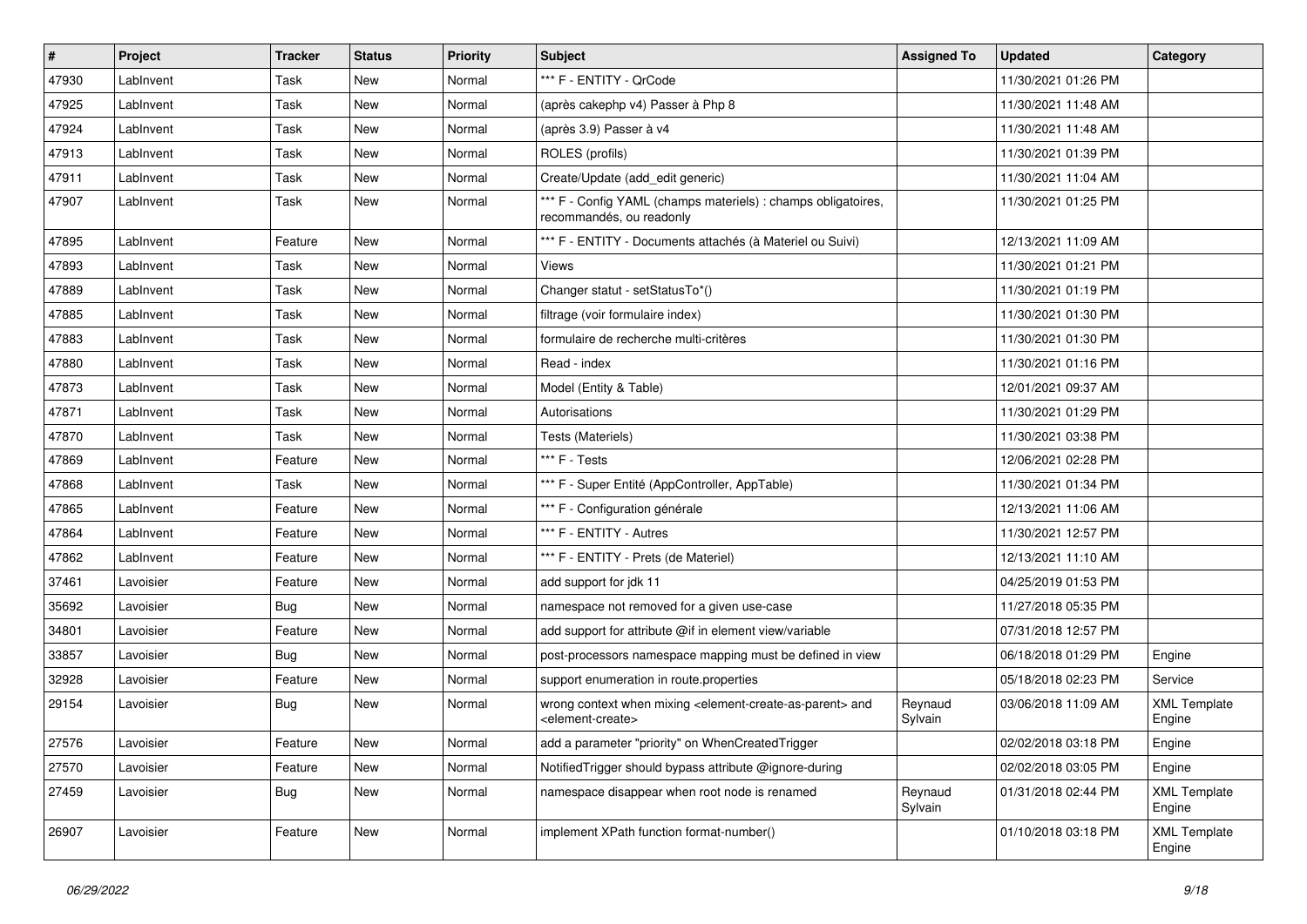| $\#$  | Project   | <b>Tracker</b> | <b>Status</b> | <b>Priority</b> | <b>Subject</b>                                                                                                              | Assigned To | <b>Updated</b>      | Category                      |
|-------|-----------|----------------|---------------|-----------------|-----------------------------------------------------------------------------------------------------------------------------|-------------|---------------------|-------------------------------|
| 11915 | Lavoisier | Feature        | <b>New</b>    | Normal          | change the parameters of plugin ChartRenderer                                                                               |             | 02/05/2016 12:25 PM | Adaptors                      |
| 11100 | Lavoisier | Bug            | New           | Normal          | <element-ignore> should not remove the namespace<br/>declaration (xmlns)</element-ignore>                                   |             | 10/16/2015 01:48 PM | <b>XML Template</b><br>Engine |
| 10315 | Lavoisier | Feature        | New           | Normal          | Index size of IndexedFileCache plugin is limited by the max<br>number of inodes                                             |             | 07/07/2015 10:12 AM | Adaptors                      |
| 9799  | Lavoisier | Feature        | New           | Normal          | esxl function missing: add-duration                                                                                         |             | 04/30/2015 11:00 AM |                               |
| 9778  | Lavoisier | Feature        | New           | Normal          | support cookies in HTTPConnector                                                                                            |             | 04/28/2015 01:39 PM | Adaptors                      |
| 9704  | Lavoisier | Feature        | <b>New</b>    | Normal          | add option --override to lavoisier-upgrade.sh                                                                               |             | 04/15/2015 10:07 AM |                               |
| 9624  | Lavoisier | Feature        | New           | Normal          | when cache is empty and being built, user queries should be<br>waiting for it rather than failing                           |             | 04/01/2015 06:30 PM | Engine                        |
| 9623  | Lavoisier | <b>Bug</b>     | New           | Normal          | SynchronousCacheConnector stays in building state until the<br>calling view is finished                                     |             | 04/01/2015 06:21 PM | Adaptors                      |
| 9622  | Lavoisier | Feature        | New           | Normal          | add links to fallback views into view "dependencies"                                                                        |             | 04/01/2015 06:19 PM | Console                       |
| 9607  | Lavoisier | Feature        | <b>New</b>    | Normal          | Add SAML 2.0 support in Lavoisier                                                                                           |             | 04/01/2015 11:32 AM | Adaptors                      |
| 9564  | Lavoisier | Feature        | New           | Normal          | reorganize <pre-renderer> section</pre-renderer>                                                                            |             | 03/30/2015 10:37 AM | Engine                        |
| 9563  | Lavoisier | Feature        | New           | Normal          | support <elements-ignore> into <element-create-as-parent></element-create-as-parent></elements-ignore>                      |             | 03/30/2015 10:30 AM | <b>XML Template</b><br>Engine |
| 9562  | Lavoisier | Feature        | New           | Normal          | re-implement <pre-renderers> in streaming mode</pre-renderers>                                                              |             | 03/30/2015 10:32 AM | Engine                        |
| 9560  | Lavoisier | Feature        | New           | Normal          | SurroundSerializer should ignore header lines (starting with )</td <td></td> <td>03/30/2015 10:17 AM</td> <td>Adaptors</td> |             | 03/30/2015 10:17 AM | Adaptors                      |
| 9559  | Lavoisier | Feature        | New           | Normal          | develop a TextRenderer plugin                                                                                               |             | 03/30/2015 10:15 AM | Adaptors                      |
| 9467  | Lavoisier | Feature        | <b>New</b>    | Normal          | improve flexibility of JSONRenderer                                                                                         |             | 03/16/2015 01:54 PM | Adaptors                      |
| 8817  | Lavoisier | Feature        | New           | Normal          | develop a XML template optimizer                                                                                            |             | 12/19/2014 05:10 PM | <b>XML Template</b><br>Engine |
| 8405  | Lavoisier | Feature        | New           | Normal          | implement XPath function choose not null(arg1, arg2)                                                                        |             | 10/30/2014 02:21 PM | Engine                        |
| 8404  | Lavoisier | Feature        | <b>New</b>    | Normal          | support parameters in <pre-renderers></pre-renderers>                                                                       |             | 10/30/2014 11:03 AM | Engine                        |
| 8380  | Lavoisier | <b>Bug</b>     | New           | Normal          | remove attribute @evaluated from generated adaptors<br>documentation                                                        |             | 10/28/2014 04:51 PM | Doc                           |
| 8379  | Lavoisier | <b>Bug</b>     | New           | Normal          | NullPointerException at startup                                                                                             |             | 10/28/2014 04:49 PM |                               |
| 8261  | Lavoisier | Feature        | <b>New</b>    | Normal          | support attribute @out-xpath on <element></element>                                                                         |             | 10/17/2014 07:15 PM | <b>XML Template</b><br>Engine |
| 8260  | Lavoisier | Feature        | <b>New</b>    | Normal          | develop plugin ElementProcessor                                                                                             |             | 10/17/2014 07:10 PM | Adaptors                      |
| 8259  | Lavoisier | Feature        | New           | Normal          | support parameter "renderer" in ZipRenderer and<br><b>GZipRenderer</b>                                                      |             | 10/17/2014 07:08 PM | Adaptors                      |
| 8258  | Lavoisier | Feature        | <b>New</b>    | Normal          | add attribute @default to <renderers></renderers>                                                                           |             | 10/17/2014 07:07 PM | Engine                        |
| 8241  | Lavoisier | Feature        | <b>New</b>    | Normal          | improve dropdown list of view "form"                                                                                        |             | 10/15/2014 06:05 PM | Engine                        |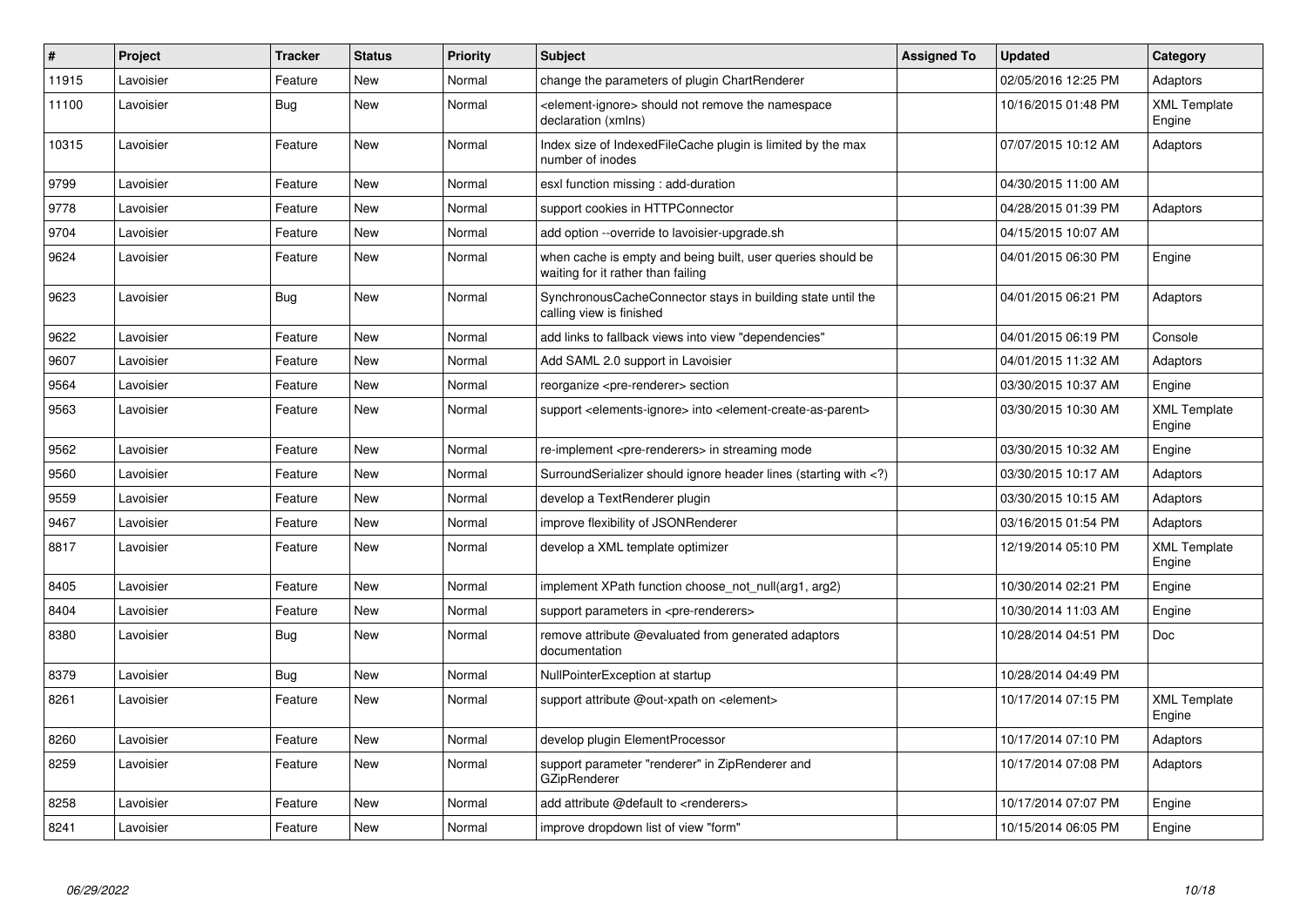| $\#$  | Project                  | <b>Tracker</b> | <b>Status</b> | <b>Priority</b> | Subject                                                                                 | <b>Assigned To</b>   | <b>Updated</b>      | Category                       |
|-------|--------------------------|----------------|---------------|-----------------|-----------------------------------------------------------------------------------------|----------------------|---------------------|--------------------------------|
| 8240  | Lavoisier                | Feature        | New           | Normal          | LDAPConnector/LDIFSerializer should generate data in DSML<br>format                     |                      | 10/15/2014 06:02 PM | Adaptors                       |
| 8217  | Lavoisier                | <b>Bug</b>     | <b>New</b>    | Normal          | Logo demo view seems broken                                                             |                      | 10/13/2014 02:06 PM |                                |
| 8172  | Lavoisier                | Feature        | New           | Normal          | support XPath function append()                                                         |                      | 10/06/2014 10:43 AM | <b>XML Template</b><br>Engine  |
| 8132  | Lavoisier                | Feature        | New           | Normal          | support attribute @first-child-attributes in <element></element>                        |                      | 09/30/2014 04:28 PM |                                |
| 8055  | Lavoisier                | <b>Bug</b>     | New           | Normal          | view "debug" fails when Lavoisier is installed in a directory with<br>special character |                      | 09/19/2014 05:02 PM |                                |
| 7811  | Lavoisier                | Feature        | New           | Normal          | support server-side argument validation with XPath                                      |                      | 07/30/2014 05:05 PM |                                |
| 7649  | Lavoisier                | Feature        | New           | Normal          | develop a XMLTemplateProcessor plugin                                                   |                      | 07/04/2014 05:52 PM | Adaptors                       |
| 7619  | Lavoisier                | Feature        | New           | Normal          | replace @INCLUDES with #include in properties files                                     |                      | 07/04/2014 11:17 AM | Engine                         |
| 7465  | Lavoisier                | <b>Bug</b>     | New           | Normal          | fix all the relative URL used by the web console                                        |                      | 06/17/2014 04:57 PM | Console                        |
| 7464  | Lavoisier                | Feature        | New           | Normal          | replace XSL with HTML template in web console                                           |                      | 06/17/2014 04:55 PM | Console                        |
| 7463  | Lavoisier                | Feature        | New           | Normal          | add attribute tpl:url._                                                                 |                      | 06/17/2014 04:54 PM | <b>HTML Template</b><br>Engine |
| 7325  | Lavoisier                | Feature        | New           | Normal          | support filtering dependencies graph by categories                                      |                      | 06/04/2014 05:14 PM | Console                        |
| 5051  | Lavoisier                | Support        | New           | Normal          | Explain cache trigger workflow                                                          | Lequeux Olivier      | 09/13/2013 10:36 AM | Doc                            |
| 8369  | LC <sub>2</sub>          | Feature        | New           | Normal          | Standardize by relying on GNU getopt instead of proprietary<br>cmdline                  | Lafage Vincent       | 10/27/2014 07:06 PM |                                |
| 11561 | LST stereo trigger study | Task           | New           | Normal          | Small-scale MC production for testing the effect of LST-MST<br>stereo trigger           | Hrupec Dario         | 04/15/2016 03:34 PM |                                |
| 31881 | Narval Standalone        | Feature        | New           | Normal          | Logs de l'instance                                                                      | Théo Le Guen         | 04/24/2018 03:59 PM |                                |
| 35045 | operations-portal-users  | Feature        | <b>New</b>    | Normal          | Tasks for the release                                                                   |                      | 09/20/2018 10:48 AM | <b>Others</b>                  |
| 35044 | operations-portal-users  | Feature        | New           | Normal          | New ROD dashboard                                                                       |                      | 09/20/2018 10:42 AM | Dashboard                      |
| 23257 | operations-portal-users  | <b>Bug</b>     | New           | Normal          | Downtime notification admin page                                                        |                      | 10/25/2017 03:57 PM | Downtime<br>Notification       |
| 923   | Oval                     | Feature        | New           | Normal          | oval reset                                                                              | Chamont David        | 09/20/2010 05:16 PM | Other                          |
| 597   | Oval                     | Feature        | New           | Normal          | YAML comme langage de configuration ?                                                   |                      | 05/11/2010 01:36 PM |                                |
| 35    | Oval                     | Feature        | New           | Normal          | Give less importance to the build step                                                  | <b>Chamont David</b> | 02/16/2009 07:41 PM | Documentation                  |
| 34    | Oval                     | Feature        | New           | Normal          | Extend input/output control                                                             | <b>Chamont David</b> | 02/16/2009 07:27 PM | Implementation                 |
| 33    | Oval                     | Feature        | <b>New</b>    | Normal          | Support for gzipped ref files                                                           | Chamont David        | 02/16/2009 07:23 PM | Diff command                   |
| 32    | Oval                     | Bug            | New           | Normal          | Write a more detailed configuration doc                                                 | Chamont David        | 02/16/2009 07:18 PM | Documentation                  |
| 31    | Oval                     | Feature        | New           | Normal          | Apply a command to a subdirectory subset?                                               | Chamont David        | 02/16/2009 07:14 PM | Run command                    |
| 21    | Oval                     | <b>Bug</b>     | New           | Normal          | What happens when a subdirectory is reused in several<br>environments?                  | Chamont David        | 02/16/2009 07:00 PM | OvalFile                       |
| 12975 | PEM                      | Feature        | New           | Normal          | pem-sync co pem                                                                         |                      | 03/24/2016 04:54 PM |                                |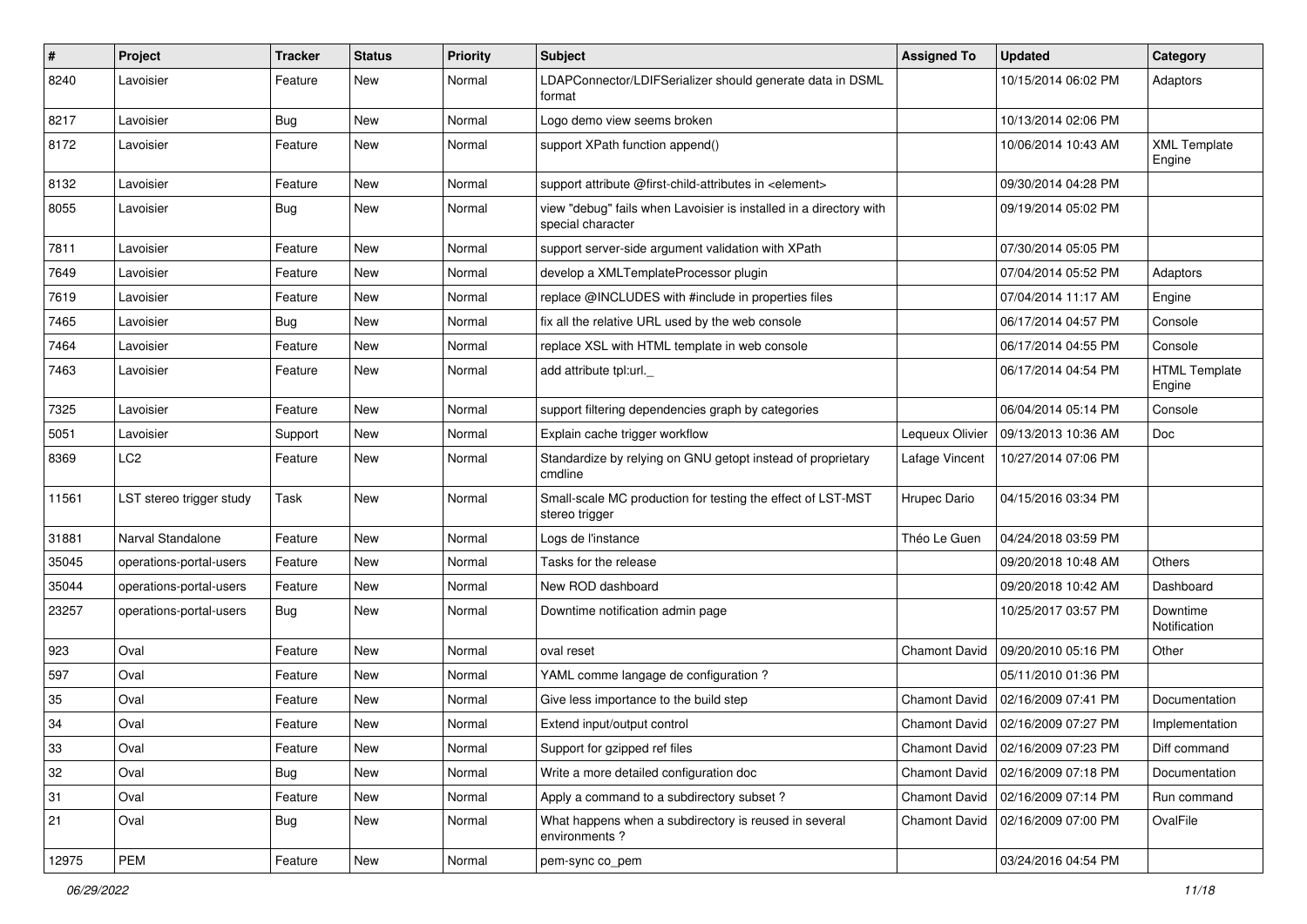| $\vert$ # | Project      | <b>Tracker</b> | <b>Status</b> | <b>Priority</b> | <b>Subject</b>                                                                                           | <b>Assigned To</b>     | <b>Updated</b>      | Category |
|-----------|--------------|----------------|---------------|-----------------|----------------------------------------------------------------------------------------------------------|------------------------|---------------------|----------|
| 12974     | <b>PEM</b>   | Feature        | <b>New</b>    | Normal          | pem-sync cp pem                                                                                          |                        | 03/24/2016 04:52 PM |          |
| 12963     | <b>PEM</b>   | Bug            | <b>New</b>    | Normal          | add tool crash                                                                                           |                        | 03/24/2016 09:10 AM |          |
| 12962     | <b>PEM</b>   | <b>Bug</b>     | <b>New</b>    | Normal          | pem-sync list ???                                                                                        |                        | 03/24/2016 09:05 AM |          |
| 12961     | <b>PEM</b>   | Feature        | <b>New</b>    | Normal          | <b>PEM</b> version                                                                                       |                        | 03/24/2016 09:03 AM |          |
| 10313     | <b>PEM</b>   | <b>Bug</b>     | New           | Normal          | Error message to change !                                                                                |                        | 07/07/2015 09:51 AM |          |
| 10274     | <b>PEM</b>   | <b>Bug</b>     | New           | Normal          | SYSTEM.ASSERTIONS.ASSERT FAILURE                                                                         |                        | 07/01/2015 11:12 AM |          |
| 10273     | <b>PEM</b>   | Feature        | New           | Normal          | Easier configuration process                                                                             |                        | 07/01/2015 11:11 AM |          |
| 9534      | Pipelet      | Feature        | New           | Normal          | logging of stdout and stderr                                                                             |                        | 03/25/2015 02:31 PM |          |
| 8262      | Pipelet      | Feature        | <b>New</b>    | Normal          | LocalRepository: recursive search of segment source script                                               |                        | 10/19/2014 05:13 PM |          |
| 1437      | Pipelet      | Bug            | New           | Normal          | str_parents not updated in time for glob_parent                                                          |                        | 03/10/2011 05:51 PM |          |
| 1337      | Pipelet      | Task           | <b>New</b>    | Normal          | logged subprocess improvement                                                                            |                        | 03/08/2011 09:07 PM |          |
| 51514     | PyROS        | Task           | <b>New</b>    | Normal          | LOG                                                                                                      |                        | 06/29/2022 07:37 AM |          |
| 51513     | <b>PyROS</b> | Task           | New           | Normal          | General algorithm (ternary mode, status, routine processing,<br>commands processing, exceptions dealing) | <b>Pallier Etienne</b> | 06/29/2022 07:37 AM |          |
| 51508     | <b>PyROS</b> | Task           | <b>New</b>    | Normal          | AgentMajordome (based on Agent)                                                                          | Koralewski<br>Alexis   | 06/29/2022 07:31 AM |          |
| 49890     | PyROS        | Task           | New           | Normal          | Global Start & Stop (safe)                                                                               |                        | 03/16/2022 04:52 PM |          |
| 49889     | PyROS        | Task           | New           | Normal          | Backup                                                                                                   |                        | 03/16/2022 04:49 PM |          |
| 49888     | PyROS        | Task           | New           | Normal          | Firewall                                                                                                 |                        | 03/16/2022 04:48 PM |          |
| 49887     | PyROS        | Task           | <b>New</b>    | Normal          | Hardware                                                                                                 |                        | 03/16/2022 04:47 PM |          |
| 49886     | <b>PyROS</b> | Task           | <b>New</b>    | Normal          | System watch (Nagios, )                                                                                  |                        | 03/16/2022 04:47 PM |          |
| 49885     | <b>PyROS</b> | Task           | New           | Normal          | <b>Network</b>                                                                                           |                        | 03/16/2022 04:46 PM |          |
| 49878     | PyROS        | Task           | <b>New</b>    | Normal          | SF02-SCP integration - Lancement auto de l'agent de gestion<br>du SP lifecycle                           |                        | 06/28/2022 10:04 PM |          |
| 49876     | PyROS        | Task           | <b>New</b>    | Normal          | Guitastro integration                                                                                    |                        | 03/16/2022 07:28 AM |          |
| 49875     | PyROS        | Task           | New           | Normal          | (classic) Installation Guitastro & dependencies                                                          |                        | 03/16/2022 07:27 AM |          |
| 49874     | <b>PyROS</b> | Task           | <b>New</b>    | Normal          | (docker) Installation Guitastro & dependencies                                                           |                        | 06/28/2022 10:11 PM |          |
| 49872     | PyROS        | Task           | <b>New</b>    | Normal          | Restauration de la config par défaut                                                                     |                        | 03/15/2022 11:10 PM |          |
| 49871     | PyROS        | Task           | <b>New</b>    | Normal          | Config par défaut (à définir)                                                                            |                        | 03/15/2022 11:11 PM |          |
| 49870     | <b>PyROS</b> | Task           | New           | Normal          | Config générale : logo, pagination, couleurs, options générales,<br>options par feature,                 |                        | 03/15/2022 11:11 PM |          |
| 49543     | PyROS        | Task           | <b>New</b>    | Normal          | Users View (list & 1)                                                                                    |                        | 02/23/2022 06:06 PM |          |
| 49541     | PyROS        | Task           | <b>New</b>    | Normal          | API REST (website scripting via pyros_api.py script)                                                     | Koralewski<br>Alexis   | 06/29/2022 07:26 AM |          |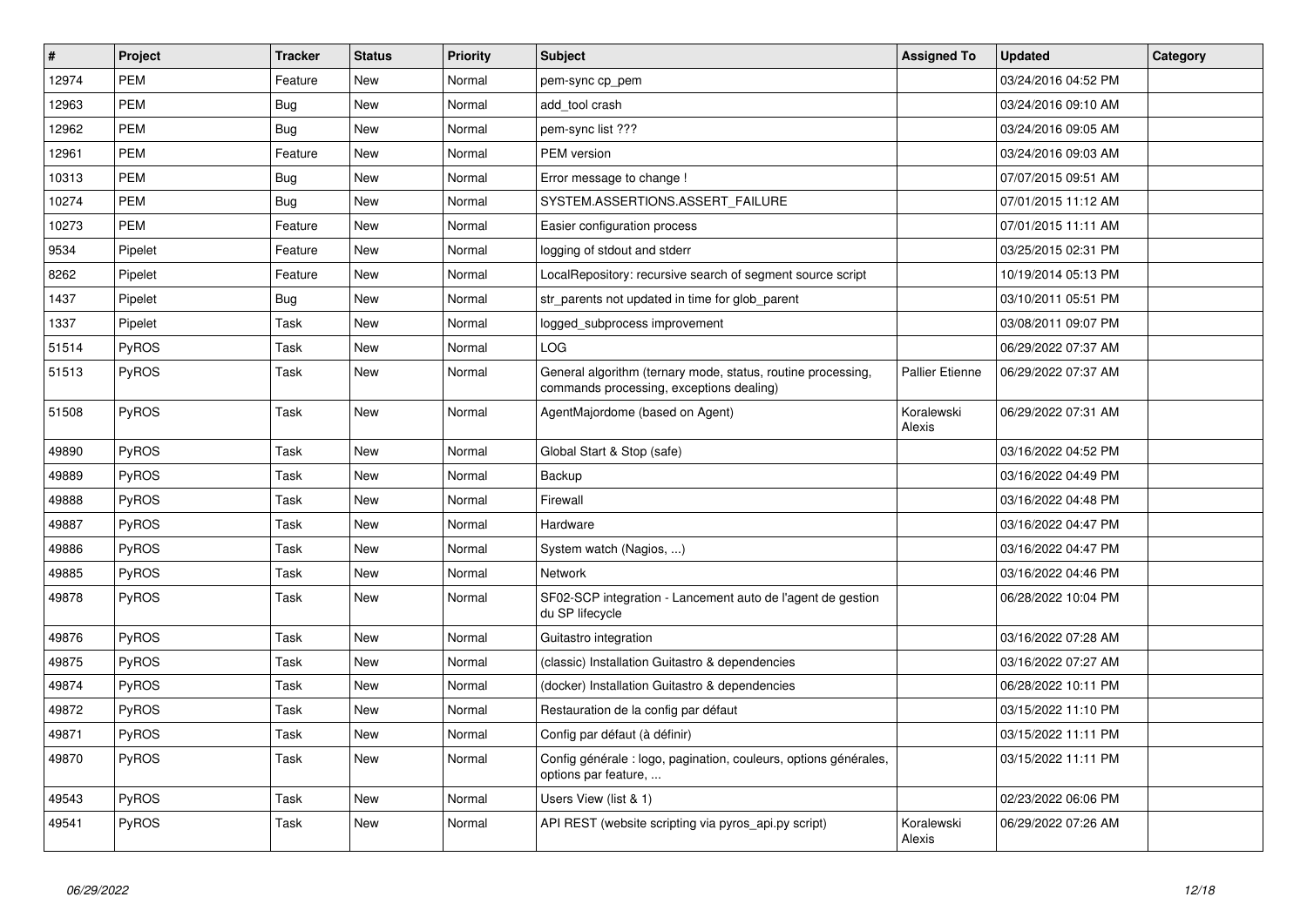| #     | Project      | <b>Tracker</b> | <b>Status</b> | <b>Priority</b> | <b>Subject</b>                                                                                                                           | <b>Assigned To</b>   | <b>Updated</b>      | Category |
|-------|--------------|----------------|---------------|-----------------|------------------------------------------------------------------------------------------------------------------------------------------|----------------------|---------------------|----------|
| 49478 | PyROS        | Task           | New           | Normal          | Test                                                                                                                                     | Koralewski<br>Alexis | 02/22/2022 12:25 PM |          |
| 49253 | <b>PyROS</b> | Task           | <b>New</b>    | Normal          | READ 1 & list                                                                                                                            |                      | 02/21/2022 03:21 PM |          |
| 49252 | PyROS        | Task           | <b>New</b>    | Normal          | <b>WEB FORM</b>                                                                                                                          |                      | 02/17/2022 01:59 PM |          |
| 49251 | <b>PyROS</b> | Task           | <b>New</b>    | Normal          | Test                                                                                                                                     | Koralewski<br>Alexis | 02/22/2022 02:59 PM |          |
| 49250 | PyROS        | Task           | <b>New</b>    | Normal          | <b>CREATE/UPDATE Sequence</b>                                                                                                            |                      | 02/23/2022 12:02 PM |          |
| 49247 | PyROS        | Task           | <b>New</b>    | Normal          | State diagram (doc)                                                                                                                      |                      | 02/03/2022 09:34 AM |          |
| 49246 | PyROS        | Task           | <b>New</b>    | Normal          | Sequence Lifecycle (status)                                                                                                              |                      | 02/03/2022 09:34 AM |          |
| 49227 | PyROS        | Task           | <b>New</b>    | Normal          | Corrections cosmétiques (de pixels)                                                                                                      | Klotz Alain          | 02/02/2022 02:19 PM |          |
| 49224 | PyROS        | Task           | <b>New</b>    | Normal          | Choisir le bias, le flat, et le dark (en fn des metadata)                                                                                | Klotz Alain          | 02/02/2022 02:19 PM |          |
| 49217 | PyROS        | Task           | New           | Normal          | 5 - (L2) Critères de qualité d'image (+ json QUAL)                                                                                       | Klotz Alain          | 02/02/2022 02:37 PM |          |
| 49216 | PyROS        | Task           | <b>New</b>    | Normal          | 4 - (L1c) - Combinaison d'images                                                                                                         | Klotz Alain          | 02/02/2022 02:36 PM |          |
| 49210 | PyROS        | Task           | <b>New</b>    | Normal          | <b>CONFIGURATION GENERALE</b>                                                                                                            |                      | 03/15/2022 11:11 PM |          |
| 49162 | PyROS        | Task           | <b>New</b>    | Normal          | Check sequence validity                                                                                                                  | Klotz Alain          | 02/03/2022 10:23 AM |          |
| 49157 | <b>PyROS</b> | Task           | <b>New</b>    | Normal          | Super Super Agent qui surveille l'ensemble des super agents<br>sur chaque noeud (?)                                                      |                      | 01/31/2022 12:12 PM |          |
| 49156 | PyROS        | Task           | <b>New</b>    | Normal          | Super Agent qui démarre et stoppe les autres agents, et<br>surveille leur bonne santé (les relance si besoin) => sur chaque<br>noeud (?) |                      | 01/31/2022 12:12 PM |          |
| 49155 | PyROS        | Task           | <b>New</b>    | Normal          | Architecture décentralisée en plusieurs noeuds (communication<br>via BD)                                                                 |                      | 01/31/2022 12:09 PM |          |
| 49152 | PyROS        | Task           | <b>New</b>    | Normal          | RUN/EXEC - Start & Stop software (et Agents)                                                                                             |                      | 05/24/2022 02:55 PM |          |
| 49151 | PyROS        | Task           | <b>New</b>    | Normal          | Script central (pyros.py)                                                                                                                |                      | 01/31/2022 11:36 AM |          |
| 49137 | PyROS        | Task           | <b>New</b>    | Normal          | Integration Guitastro lib                                                                                                                | Klotz Alain          | 02/02/2022 03:27 PM |          |
| 49136 | PyROS        | Task           | <b>New</b>    | Normal          | GF03-INFRA - Logging integration (general logs & agents)                                                                                 |                      | 06/29/2022 07:25 AM |          |
| 49135 | PyROS        | Task           | <b>New</b>    | Normal          | SF15-SST integration (agents, start, stop, commands)                                                                                     |                      | 06/29/2022 07:23 AM |          |
| 49134 | PyROS        | Task           | <b>New</b>    | Normal          | SF14-OBC integration                                                                                                                     |                      | 01/29/2022 12:52 AM |          |
| 49133 | PyROS        | Task           | <b>New</b>    | Normal          | SF13-IAF integration                                                                                                                     |                      | 01/29/2022 12:47 AM |          |
| 49132 | PyROS        | Task           | New           | Normal          | SF12-IAN integration                                                                                                                     |                      | 01/29/2022 12:48 AM |          |
| 49131 | PyROS        | Task           | New           | Normal          | SF11-IPC integration                                                                                                                     |                      | 01/29/2022 12:46 AM |          |
| 49130 | PyROS        | Task           | New           | Normal          | SF10-CAL integration                                                                                                                     |                      | 01/29/2022 12:46 AM |          |
| 49129 | PyROS        | Task           | New           | Normal          | SF09-CMC integration                                                                                                                     |                      | 01/29/2022 12:46 AM |          |
| 49128 | PyROS        | Task           | New           | Normal          | SF08-EXE integration                                                                                                                     |                      | 01/29/2022 12:45 AM |          |
| 49127 | PyROS        | Task           | New           | Normal          | SF07-PLN integration                                                                                                                     |                      | 01/29/2022 12:45 AM |          |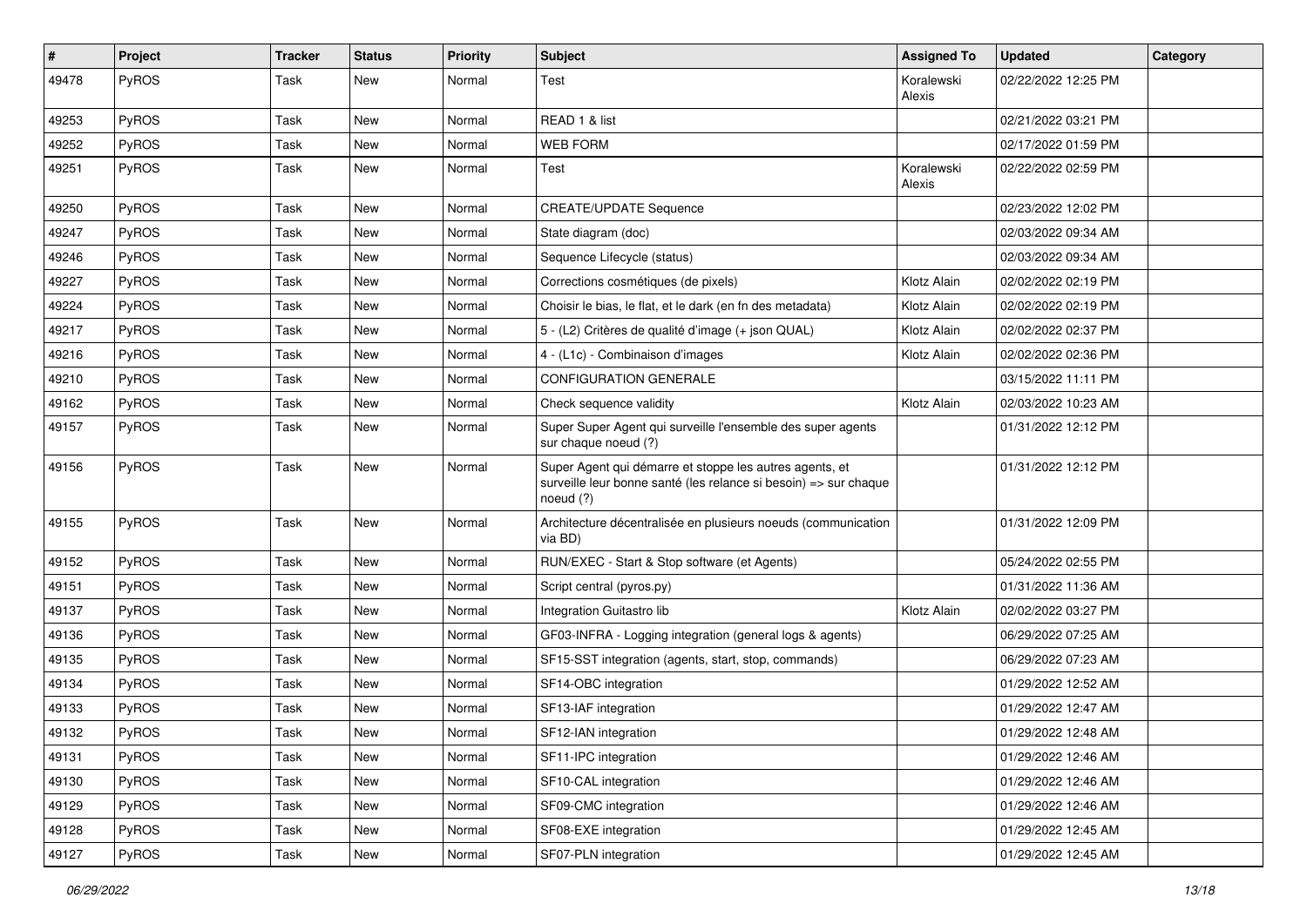| $\sharp$ | Project | <b>Tracker</b> | <b>Status</b> | <b>Priority</b> | <b>Subject</b>                                                                             | <b>Assigned To</b> | <b>Updated</b>      | Category |
|----------|---------|----------------|---------------|-----------------|--------------------------------------------------------------------------------------------|--------------------|---------------------|----------|
| 49126    | PyROS   | Task           | New           | Normal          | SF06-ALR integration                                                                       |                    | 01/29/2022 12:45 AM |          |
| 49125    | PyROS   | Task           | <b>New</b>    | Normal          | SF05-SEQ integration                                                                       |                    | 03/15/2022 11:03 PM |          |
| 49124    | PyROS   | Task           | <b>New</b>    | Normal          | SF04-SPV integration (AgentMajordome)                                                      |                    | 06/29/2022 07:21 AM |          |
| 49123    | PyROS   | Task           | <b>New</b>    | Normal          | SF03-ENV integration                                                                       |                    | 06/29/2022 07:20 AM |          |
| 49122    | PyROS   | Task           | <b>New</b>    | Normal          | SF02-SCP integration                                                                       |                    | 01/29/2022 12:50 AM |          |
| 49121    | PyROS   | Task           | <b>New</b>    | Normal          | SF01-USR integration                                                                       |                    | 01/29/2022 12:50 AM |          |
| 49120    | PyROS   | Task           | <b>New</b>    | Normal          | General Design (structure, design, responsive, CSS)                                        |                    | 06/29/2022 07:18 AM |          |
| 48307    | PyROS   | Task           | New           | Normal          | Send, Receive, and Process Commands (Agent <= > Agent)                                     |                    | 06/29/2022 07:33 AM |          |
| 48290    | PyROS   | Task           | <b>New</b>    | Normal          | Auto mode                                                                                  |                    | 12/14/2021 12:35 PM |          |
| 48289    | PyROS   | Task           | <b>New</b>    | Normal          | Entity (AgentDevice class)                                                                 |                    | 12/14/2021 12:32 PM |          |
| 48288    | PyROS   | Task           | <b>New</b>    | Normal          | Entity (DeviceController class)                                                            |                    | 12/14/2021 12:31 PM |          |
| 48285    | PyROS   | Task           | <b>New</b>    | Normal          | Lancement auto et gestion du DeviceController associé                                      |                    | 12/14/2021 12:22 PM |          |
| 48284    | PyROS   | Task           | <b>New</b>    | Normal          | Lancement auto et gestion des Components associés (qui sont<br>aussi des DeviceController) |                    | 12/14/2021 12:20 PM |          |
| 48279    | PyROS   | Task           | <b>New</b>    | Normal          | General LOGGING (fichiers texte, écran en mode debug)                                      |                    | 03/16/2022 04:45 PM |          |
| 48276    | PyROS   | Task           | <b>New</b>    | Normal          | Scripts d'installation docker                                                              |                    | 12/14/2021 11:44 AM |          |
| 48275    | PyROS   | Task           | New           | Normal          | version PROD TNC Nouvelle Calédonie - instance docker de<br>production sur site final      |                    | 12/14/2021 11:42 AM |          |
| 48274    | PyROS   | Task           | <b>New</b>    | Normal          | version TEST TNC France - instance docker de test en France                                |                    | 12/14/2021 11:42 AM |          |
| 48273    | PyROS   | Task           | <b>New</b>    | Normal          | version DEV guitalens - instance docker sur serveur guitalens                              |                    | 12/14/2021 11:46 AM |          |
| 48270    | PyROS   | Task           | New           | Normal          | SCRIPT INSTALL/UPDATE (PYROS/pyros.py) (uniquement<br>pour la partie install & update)     |                    | 02/23/2022 05:57 PM |          |
| 47447    | PyROS   | Task           | <b>New</b>    | Normal          | (F05) ACTIONS (CRUD), VIEWS, and AUTHORIZATIONS                                            |                    | 02/23/2022 10:45 AM |          |
| 47446    | PyROS   | Task           | New           | Normal          | <b>DOSSIER SSI</b>                                                                         |                    | 10/11/2021 11:32 AM |          |
| 47445    | PyROS   | Task           | <b>New</b>    | Normal          | CAHIER DE RECETTE (NC)                                                                     |                    | 10/11/2021 11:31 AM |          |
| 47444    | PyROS   | Task           | <b>New</b>    | Normal          | MANUELS UTILISATION, INSTALLATION, ET MAINTENANCE                                          |                    | 10/11/2021 11:31 AM |          |
| 47443    | PyROS   | Task           | New           | Normal          | RAPPORT DES TESTS & VALIDATIONS (application du plan<br>de test)                           |                    | 10/11/2021 11:31 AM |          |
| 47442    | PyROS   | Task           | New           | Normal          | PLAN DE TESTS ET DE VALIDATIONS                                                            |                    | 10/11/2021 11:33 AM |          |
| 47441    | PyROS   | Task           | New           | Normal          | DOSSIER DE DÉFINITION                                                                      |                    | 10/11/2021 11:32 AM |          |
| 47440    | PyROS   | Task           | New           | Normal          | <b>LIVRABLES</b>                                                                           |                    | 10/11/2021 11:29 AM |          |
| 47439    | PyROS   | Task           | New           | Normal          | PA et PK CNES                                                                              |                    | 01/31/2022 11:29 AM |          |
| 47438    | PyROS   | Task           | New           | Normal          | PK5 (2023-06) - Doc LIVRABLES (et Présentations)                                           |                    | 10/11/2021 11:26 AM |          |
| 47437    | PyROS   | Task           | New           | Normal          | PA4.1 (2023-05) - Présentations et Rapport Avancement                                      |                    | 10/11/2021 11:25 AM |          |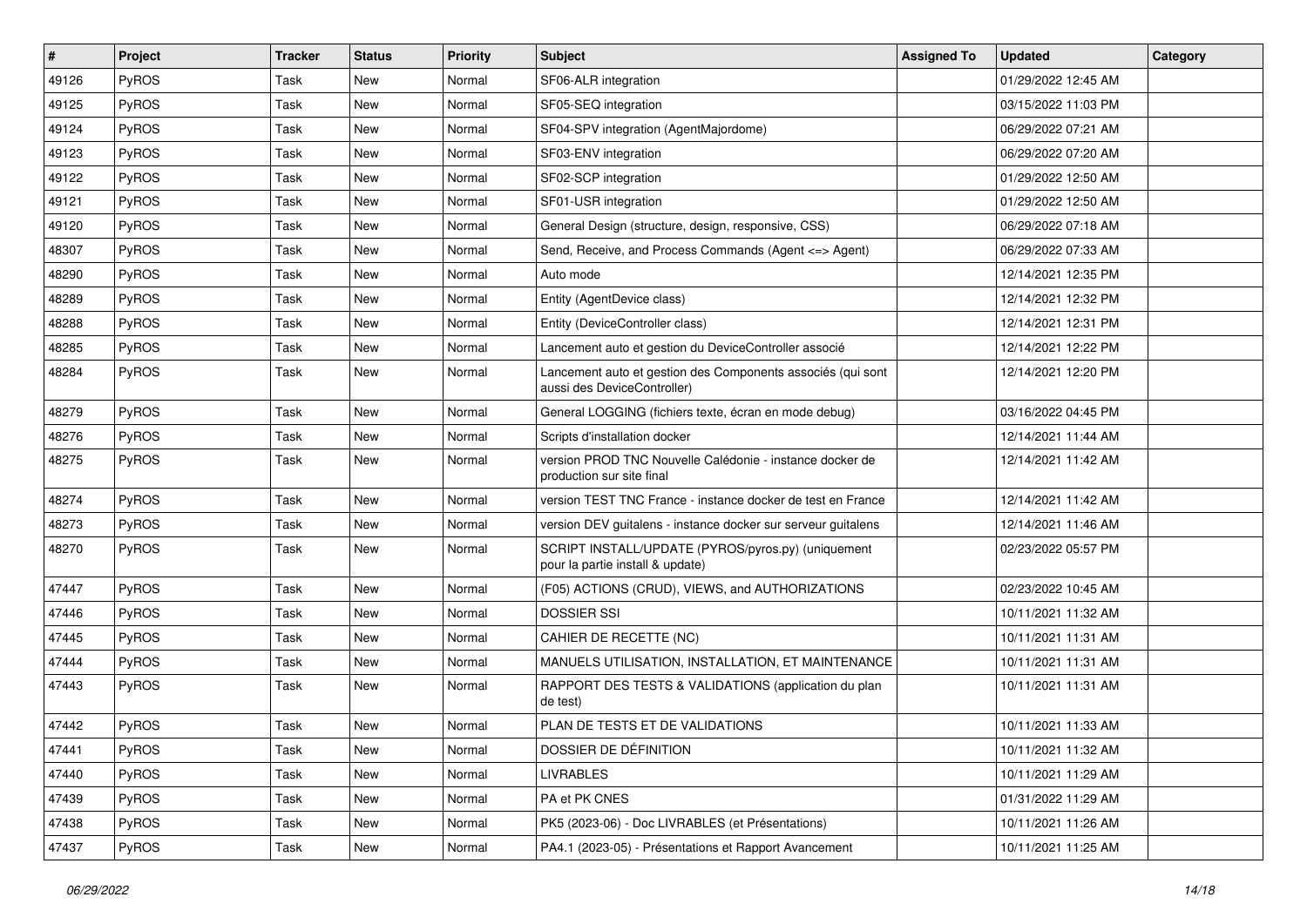| $\vert$ # | Project      | <b>Tracker</b> | <b>Status</b> | Priority | Subject                                                                                     | <b>Assigned To</b> | <b>Updated</b>      | Category |
|-----------|--------------|----------------|---------------|----------|---------------------------------------------------------------------------------------------|--------------------|---------------------|----------|
| 47436     | PyROS        | Task           | New           | Normal   | PK4 (2023-02) - Doc LIVRABLES (et Présentations)                                            |                    | 10/11/2021 11:23 AM |          |
| 47435     | PyROS        | Task           | <b>New</b>    | Normal   | PA3.2 (2023-02) - Présentations et Rapport Avancement                                       |                    | 10/11/2021 11:22 AM |          |
| 47433     | PyROS        | Task           | New           | Normal   | PA3.1 (2023-01) - Présentations et Rapport Avancement                                       |                    | 10/11/2021 11:22 AM |          |
| 47432     | PyROS        | Task           | <b>New</b>    | Normal   | PK3 (2023-01) - Doc LIVRABLES (et Présentations)                                            |                    | 10/11/2021 11:20 AM |          |
| 47431     | PyROS        | Task           | <b>New</b>    | Normal   | PA2.2 (2022-10) - Présentations et Rapport Avancement                                       |                    | 10/11/2021 11:19 AM |          |
| 47430     | PyROS        | Task           | New           | Normal   | PA2.1 (2022-08) - Présentations et Rapport Avancement                                       |                    | 10/11/2021 11:18 AM |          |
| 47428     | PyROS        | Task           | <b>New</b>    | Normal   | PK2 (2022-06) - Présentations + RA + Doc LIVRABLES                                          |                    | 01/31/2022 11:34 AM |          |
| 47419     | PyROS        | Task           | New           | Normal   | F16 FUNCTIONAL Tests                                                                        |                    | 10/11/2021 10:11 AM |          |
| 47418     | PyROS        | Task           | New           | Normal   | F15 FUNCTIONAL Tests                                                                        |                    | 10/11/2021 10:11 AM |          |
| 47416     | PyROS        | Task           | <b>New</b>    | Normal   | F13 FUNCTIONAL Tests                                                                        |                    | 10/11/2021 10:11 AM |          |
| 47415     | <b>PyROS</b> | Task           | New           | Normal   | <b>F12 FUNCTIONAL Tests</b>                                                                 |                    | 10/11/2021 10:11 AM |          |
| 47414     | PyROS        | Task           | New           | Normal   | F11 FUNCTIONAL Tests                                                                        |                    | 10/11/2021 10:10 AM |          |
| 47413     | PyROS        | Task           | New           | Normal   | F10 FUNCTIONAL Tests                                                                        |                    | 10/11/2021 10:10 AM |          |
| 47411     | PyROS        | Task           | <b>New</b>    | Normal   | <b>F08 FUNCTIONAL Tests</b>                                                                 |                    | 10/11/2021 10:10 AM |          |
| 47410     | PyROS        | Task           | <b>New</b>    | Normal   | <b>F07 FUNCTIONAL Tests</b>                                                                 |                    | 10/11/2021 10:10 AM |          |
| 47409     | PyROS        | Task           | New           | Normal   | <b>F06 FUNCTIONAL Tests</b>                                                                 |                    | 10/11/2021 10:10 AM |          |
| 47403     | PyROS        | Task           | New           | Normal   | HIGH LEVEL FUNCTION TESTS - Transversal functionalities<br>TESTs involving several features |                    | 10/11/2021 10:08 AM |          |
| 47402     | PyROS        | Task           | <b>New</b>    | Normal   | <b>INTEGRATION TESTS - FEATURES integration tests with</b><br>each other                    |                    | 10/11/2021 10:07 AM |          |
| 47401     | PyROS        | Task           | New           | Normal   | FUNCTIONAL TESTS - Each FEATURE functional tests                                            |                    | 10/11/2021 11:42 AM |          |
| 47393     | PyROS        | Task           | New           | Normal   | Device Config file (cf F14)                                                                 |                    | 12/14/2021 12:33 PM |          |
| 47392     | PyROS        | Task           | <b>New</b>    | Normal   | Device Commands Grammar (Generic & Native)                                                  |                    | 12/14/2021 12:32 PM |          |
| 47391     | PyROS        | Task           | New           | Normal   | Device Simulator (DeviceSimulator)                                                          |                    | 12/14/2021 12:32 PM |          |
| 47390     | PyROS        | Task           | <b>New</b>    | Normal   | Device Agent (AgentDevice) (de type Agent)                                                  |                    | 12/14/2021 12:32 PM |          |
| 47389     | PyROS        | Task           | New           | Normal   | Device Controller (DeviceController)                                                        |                    | 12/14/2021 12:29 PM |          |
| 47387     | PyROS        | Task           | New           | Normal   | (F14) CRUD config                                                                           |                    | 01/29/2022 01:24 AM |          |
| 47386     | PyROS        | Task           | New           | Normal   | (F03) Initial data (fixture)                                                                |                    | 12/15/2021 07:32 AM |          |
| 47375     | PyROS        | Task           | New           | Normal   | Association quota SP                                                                        |                    | 10/11/2021 10:37 AM |          |
| 46790     | PyROS        | Task           | New           | Normal   | F16 - EXIGENCES satisfaites (+ tests mis à jour)                                            |                    | 09/14/2021 02:47 PM |          |
| 46789     | PyROS        | Task           | New           | Normal   | F15 - EXIGENCES satisfaites (+ tests mis à jour)                                            |                    | 09/14/2021 02:47 PM |          |
| 46788     | PyROS        | Task           | New           | Normal   | (F14) EXIGENCES satisfaites (+ tests mis à jour)                                            |                    | 01/29/2022 01:24 AM |          |
| 46787     | PyROS        | Task           | New           | Normal   | (F09) REQUIREMENTS validated (+ tests udpated)                                              |                    | 12/14/2021 12:18 PM |          |
| 46786     | PyROS        | Task           | New           | Normal   | F08 - EXIGENCES satisfaites (+ tests mis à jour)                                            |                    | 09/14/2021 02:45 PM |          |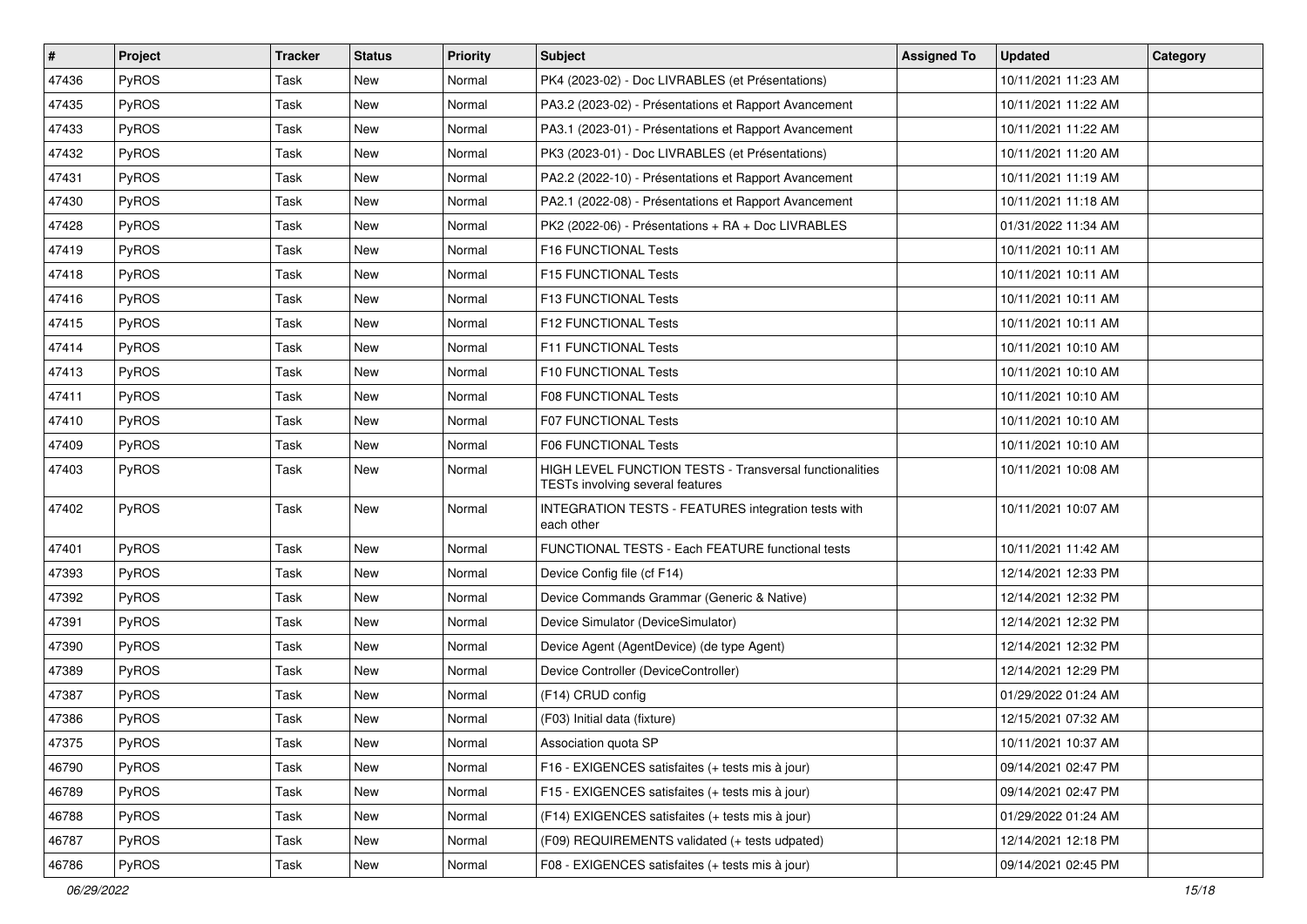| #     | Project      | <b>Tracker</b> | <b>Status</b> | <b>Priority</b> | <b>Subject</b>                                        | <b>Assigned To</b>     | <b>Updated</b>      | Category |
|-------|--------------|----------------|---------------|-----------------|-------------------------------------------------------|------------------------|---------------------|----------|
| 46785 | PyROS        | Task           | New           | Normal          | F07 - EXIGENCES satisfaites (+ tests mis à jour)      |                        | 09/14/2021 02:44 PM |          |
| 46783 | PyROS        | Task           | <b>New</b>    | Normal          | F04 - EXIGENCES satisfaites (+ tests mis à jour)      |                        | 09/14/2021 02:43 PM |          |
| 46782 | PyROS        | Task           | New           | Normal          | F03 - EXIGENCES satisfaites (+ tests mis à jour)      |                        | 09/14/2021 02:43 PM |          |
| 46781 | PyROS        | Task           | <b>New</b>    | Normal          | (F02) EXIGENCES satisfaites (+ tests mis à jour)      |                        | 01/29/2022 01:27 AM |          |
| 46780 | PyROS        | Task           | <b>New</b>    | Normal          | (F01) EXIGENCES satisfaites (+ tests mis à jour)      |                        | 10/08/2021 06:01 PM |          |
| 45818 | PyROS        | Task           | New           | Normal          | (F14) TESTS to validate this feature                  |                        | 08/09/2021 10:43 AM |          |
| 45816 | PyROS        | Task           | <b>New</b>    | Normal          | <b>SP Delete</b>                                      |                        | 10/28/2021 08:35 AM |          |
| 45815 | PyROS        | Task           | <b>New</b>    | Normal          | test_SCP_manage_quota                                 |                        | 09/22/2021 04:47 PM |          |
| 45811 | PyROS        | Task           | <b>New</b>    | Normal          | SP update                                             |                        | 11/03/2021 09:16 AM |          |
| 45810 | PyROS        | Task           | <b>New</b>    | Normal          | SP Read (view list and view 1)                        |                        | 10/27/2021 02:47 PM |          |
| 45809 | PyROS        | Task           | <b>New</b>    | Normal          | <b>SP</b> Create                                      |                        | 10/27/2021 08:42 AM |          |
| 45799 | PyROS        | Task           | New           | Normal          | Execute TESTS on commit/push (new script PUSH)        | <b>Pallier Etienne</b> | 07/19/2021 08:54 AM |          |
| 45791 | PyROS        | Task           | <b>New</b>    | Normal          | PA1.1 (2022-03) - Présentations et Rapport Avancement |                        | 10/11/2021 11:14 AM |          |
| 45790 | PyROS        | Task           | New           | Normal          | PK1 (2022-01) - Présentations + RA + Doc LIVRABLES    |                        | 01/31/2022 11:33 AM |          |
| 45776 | PyROS        | Task           | <b>New</b>    | Normal          | <b>Test User Delete</b>                               |                        | 08/13/2021 01:46 PM |          |
| 45772 | PyROS        | Task           | New           | Normal          | Test User Read (view list and view 1)                 |                        | 08/13/2021 01:51 PM |          |
| 45766 | PyROS        | Task           | <b>New</b>    | Normal          | <b>Test User Update</b>                               |                        | 08/13/2021 01:53 PM |          |
| 45762 | PyROS        | Task           | <b>New</b>    | Normal          | <b>Test User Connexion</b>                            |                        | 08/13/2021 01:55 PM |          |
| 45761 | PyROS        | Task           | New           | Normal          | Test User Create (registration)                       |                        | 08/13/2021 01:54 PM |          |
| 45756 | PyROS        | Task           | <b>New</b>    | Normal          | QUOTA & PRIO - Gestion du quota et de la priorité     |                        | 10/11/2021 10:35 AM |          |
| 45748 | PyROS        | Task           | New           | Normal          | Définir Accesseurs (getX())                           |                        | 01/29/2022 01:21 AM |          |
| 45556 | PyROS        | Task           | <b>New</b>    | Normal          | User activation/deactivation                          |                        | 06/25/2021 08:18 AM |          |
| 45552 | PyROS        | Task           | <b>New</b>    | Normal          | General configuration integration                     |                        | 03/15/2022 11:15 PM |          |
| 45550 | <b>PyROS</b> | Task           | New           | Normal          | <b>Users View &amp; Export</b>                        | Koralewski<br>Alexis   | 03/29/2022 09:14 AM |          |
| 45484 | PyROS        | Feature        | <b>New</b>    | Normal          | **** D5 - Images management (L1-L2)                   |                        | 02/02/2022 02:36 PM |          |
| 45481 | PyROS        | Feature        | New           | Normal          | **** D2 - Users & Programs                            |                        | 03/29/2022 09:17 AM |          |
| 45452 | PyROS        | Story          | New           | Normal          | *** REQ-0XX REQUIREMENTS FROM CNES (PR)               |                        | 06/14/2021 01:17 PM |          |
| 45346 | PyROS        | Task           | New           | Normal          | (F10) ENTITIES - Initial data (fixture)               |                        | 06/03/2021 09:17 AM |          |
| 45340 | PyROS        | Task           | New           | Normal          | INITIAL DATA (fixtures)                               | Koralewski<br>Alexis   | 12/14/2021 12:09 PM |          |
| 45295 | PyROS        | Task           | New           | Normal          | Create DARK files (acquisition)                       |                        | 05/27/2021 11:22 AM |          |
| 45294 | PyROS        | Task           | New           | Normal          | Create BIAS files (acquisition)                       |                        | 05/27/2021 11:22 AM |          |
| 45293 | PyROS        | Task           | New           | Normal          | Create FLAT files (acquisition)                       |                        | 05/27/2021 11:21 AM |          |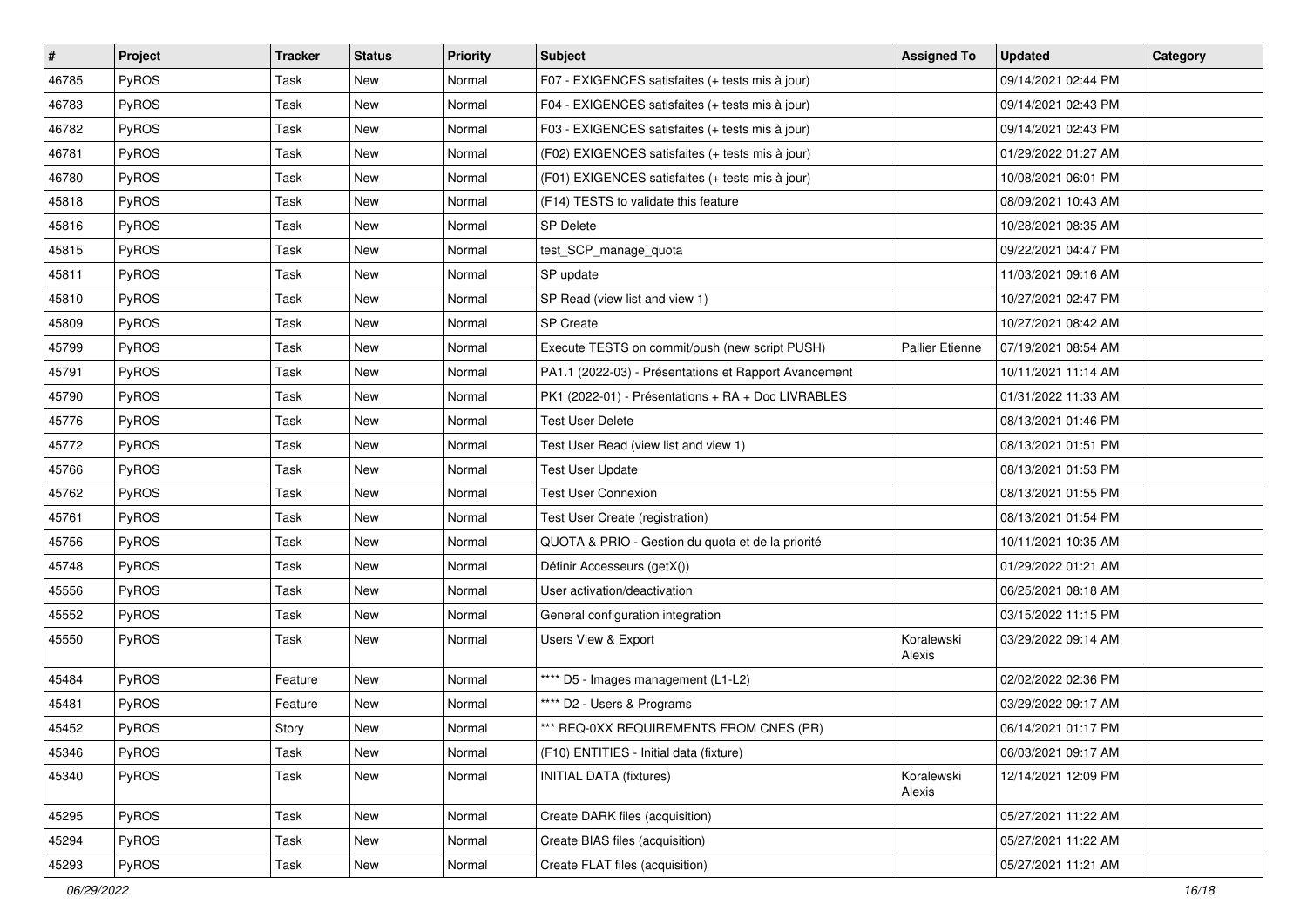| $\vert$ # | Project      | <b>Tracker</b> | <b>Status</b> | <b>Priority</b> | <b>Subject</b>                                                                                                          | <b>Assigned To</b> | <b>Updated</b>      | Category |
|-----------|--------------|----------------|---------------|-----------------|-------------------------------------------------------------------------------------------------------------------------|--------------------|---------------------|----------|
| 45292     | PyROS        | Task           | <b>New</b>    | Normal          | (F10) TESTS to validate this feature                                                                                    |                    | 05/27/2021 11:11 AM |          |
| 45291     | PyROS        | Task           | <b>New</b>    | Normal          | (F10) AUTHORIZATIONS for this feature (who can do what):<br>documentation & implementation                              |                    | 06/08/2021 08:19 AM |          |
| 45290     | PyROS        | Task           | <b>New</b>    | Normal          | (F10) ENTITIES - definition & implementation                                                                            |                    | 06/03/2021 09:17 AM |          |
| 45195     | PyROS        | Story          | <b>New</b>    | Normal          | REQ-122 Page information état agent                                                                                     |                    | 05/12/2021 12:18 PM |          |
| 45194     | PyROS        | Story          | New           | Normal          | REQ-121 Limiter le nombre d'essais de connexion d'un<br>utilisateur                                                     |                    | 05/12/2021 12:17 PM |          |
| 45193     | <b>PyROS</b> | Story          | New           | Normal          | REQ-120 Pages web dédiées pour gérer différents besoins                                                                 |                    | 05/12/2021 12:17 PM |          |
| 45192     | <b>PyROS</b> | Story          | New           | Normal          | REQ-119 Analyse images : le service de traitement d'images<br>doit être interopérable (à distance, par service externe) |                    | 05/12/2021 12:17 PM |          |
| 45191     | PyROS        | Story          | New           | Normal          | REQ-118 Avoir un obturateur sur les caméras (Utile pour faire<br>les Dark)                                              |                    | 05/12/2021 12:16 PM |          |
| 45190     | PyROS        | Story          | New           | Normal          | REQ-117 Calibration : génération des images de calibration en<br>fonction du temps (DBF) (Dark dépend du temps pose)    |                    | 05/12/2021 12:16 PM |          |
| 45189     | <b>PyROS</b> | Story          | New           | Normal          | REQ-116 Calibration astro: trouver une solution quand l'image<br>est distendue (distortion)                             |                    | 05/12/2021 12:16 PM |          |
| 45188     | PyROS        | Story          | New           | Normal          | REQ-115 Calibration : traiter efficacement les fichiers de<br>calibration DBF (dark, bias, flat)                        |                    | 05/12/2021 12:15 PM |          |
| 45187     | PyROS        | Story          | <b>New</b>    | Normal          | REQ-114 Planification des séquences : Equité                                                                            |                    | 05/12/2021 12:15 PM |          |
| 45186     | PyROS        | Story          | New           | Normal          | REQ-113 Planification des séquences : Efficacité, efficience                                                            |                    | 05/12/2021 12:15 PM |          |
| 45185     | PyROS        | Story          | New           | Normal          | REQ-112 Planification des séquences : Flexibilité                                                                       |                    | 05/12/2021 12:14 PM |          |
| 45184     | PyROS        | Story          | <b>New</b>    | Normal          | REQ-111 Mise en sécurité automatique en cas de cyclone                                                                  |                    | 03/16/2022 04:38 PM |          |
| 45183     | PyROS        | Story          | <b>New</b>    | Normal          | REQ-110 Arrêt et redémarrage automatique en cas de coupure<br>électrique                                                |                    | 03/16/2022 04:38 PM |          |
| 45182     | <b>PyROS</b> | Story          | New           | Normal          | REQ-109 Afficher infos utiles sur les requetes/séquences                                                                |                    | 05/12/2021 12:13 PM |          |
| 45181     | <b>PyROS</b> | Story          | New           | Normal          | REQ-108 Pouvoir déposer dans différents systèmes de<br>coordonnées                                                      |                    | 02/22/2022 04:38 PM |          |
| 45180     | PyROS        | Story          | New           | Normal          | REQ-107 Suivi complet d'une requête, depuis son dépot,<br>jusqu'à son exécution, en passant par sa planification        |                    | 05/12/2021 12:12 PM |          |
| 45179     | PyROS        | Story          | <b>New</b>    | Normal          | REQ-106 Requete appartient à un SP (lié à un PI qui est lié à<br>des users)                                             |                    | 05/12/2021 12:12 PM |          |
| 45178     | <b>PyROS</b> | Story          | New           | Normal          | REQ-105 Pouvoir enlever une séquence (scène) déposée pour<br>en déposer une autre                                       |                    | 05/12/2021 12:11 PM |          |
| 45177     | PyROS        | Story          | <b>New</b>    | Normal          | REQ-104 Rôles utilisateurs (profils)                                                                                    |                    | 05/12/2021 12:11 PM |          |
| 45176     | PyROS        | Story          | New           | Normal          | REQ-103 Connexion unique pour accéder à tous les services,<br>si possible via annuaire LDAP                             |                    | 05/12/2021 12:10 PM |          |
| 45175     | PyROS        | Story          | <b>New</b>    | Normal          | REQ-102 Surveillance et sécurisation de la BD                                                                           |                    | 03/16/2022 04:38 PM |          |